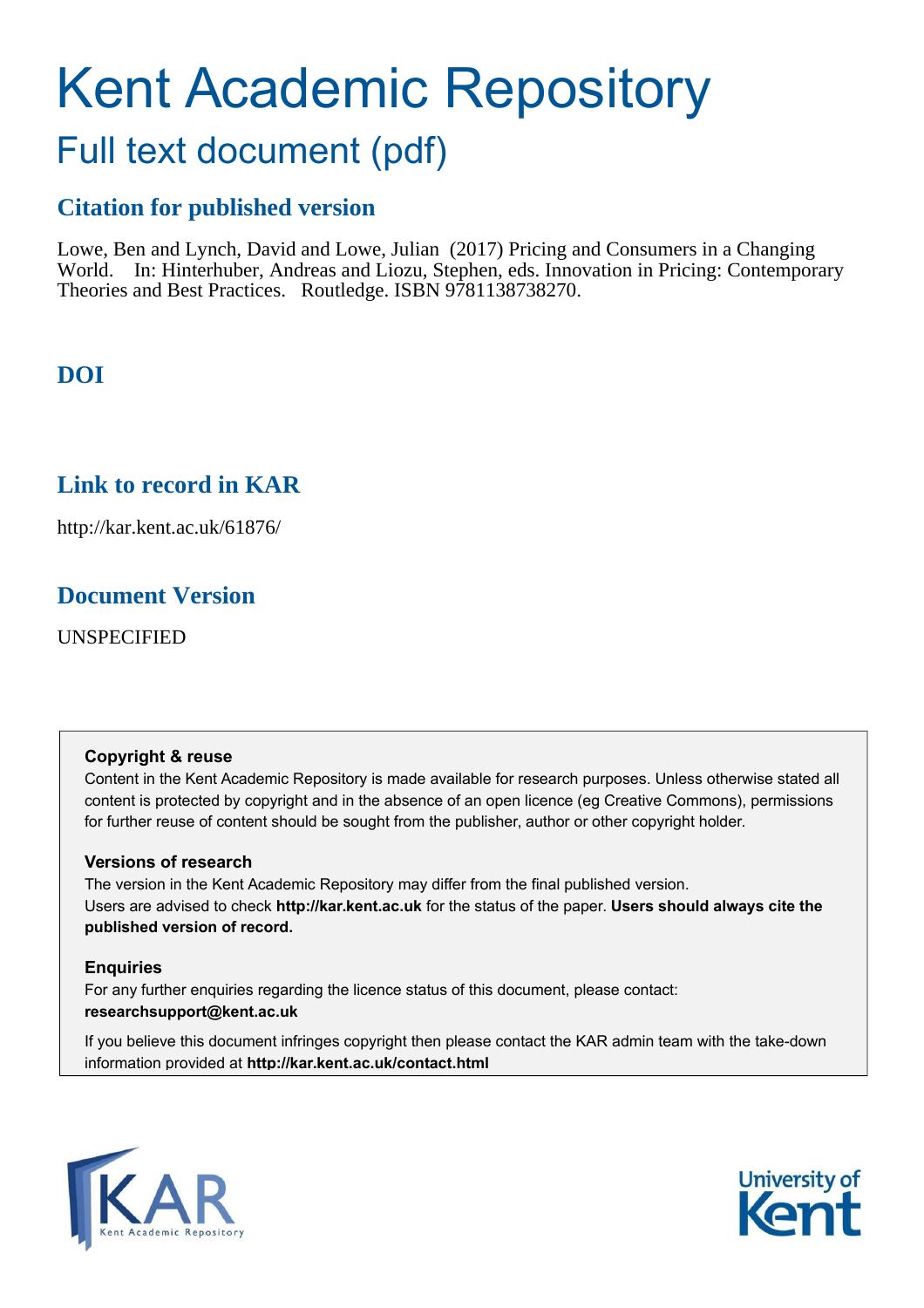## **PART V** (Chapter 23)

### **Pricing and Consumers in a Changing World**

**Ben Lowe** 

David Lynch

Julian Lowe

This is an Accepted Manuscript of a chapter published in Innovations in Pricing. Contemporary Theories and Best Practices, available from: https://www.routledge.com/Innovation-in-Pricing-Contemporary-Theories-and-Best-Practices/Hinterhuber-Liozu/p/book/9781138738270

Please cite:

Lowe, Ben, David Lynch and Julian Lowe (2017), "Behavioral Aspects of Pricing", in Innovations in Pricing: Contemporary Theories and Best Practices, 2<sup>nd</sup> Edition, Andreas Hinterhuber and Stephen Liozu (eds.), Routledge. ISBN: 9781138738270.

Ben Lowe is Professor of Marketing at Kent Business School. University of Kent. UK. He does research into consumer psychological reactions to price, and is specifically interested in the psychological aspects of pricing innovations. Ben has published over thirty refereed journal articles in journals such as Psychology & Marketing, Technovation, International Marketing Review, European Journal of Marketing, Journal of Interactive Marketing, Journal of Marketing Management, the American Journal of Agricultural Economics, and others, and has co-authored a book on marketing research which is in its 4<sup>th</sup> edition. He lives in Canterbury, England, and can be contacted at **b**.lowe@kent.ac.uk

David Lynch is an Honorary Research Fellow at The Business School, Federation University Australia. He does research in the fields of regional development, energy and water efficiency program evaluation, valuation of non-market goods and survey research methodologies. He has undertaken numerous research collaborations with the public and private sectors and has published in areas including marketing, education, resource management, tourism and regional development. He lives near Daylesford, Australia and can be contacted at d.lynch@federation.edu.au

Julian Lowe is Visiting Professor at Canterbury Christ Church University, UK. He researches into strategy and competitiveness, particularly among small firms. He is consultant to a number of private and public sector organisations and has published in Strategic Management Journal, Journal of Business Finance, Journal of Marketing Management and other business journals. He lives in both UK and Australia and can be contacted at  $ilmlowe(\partial g$  mail.com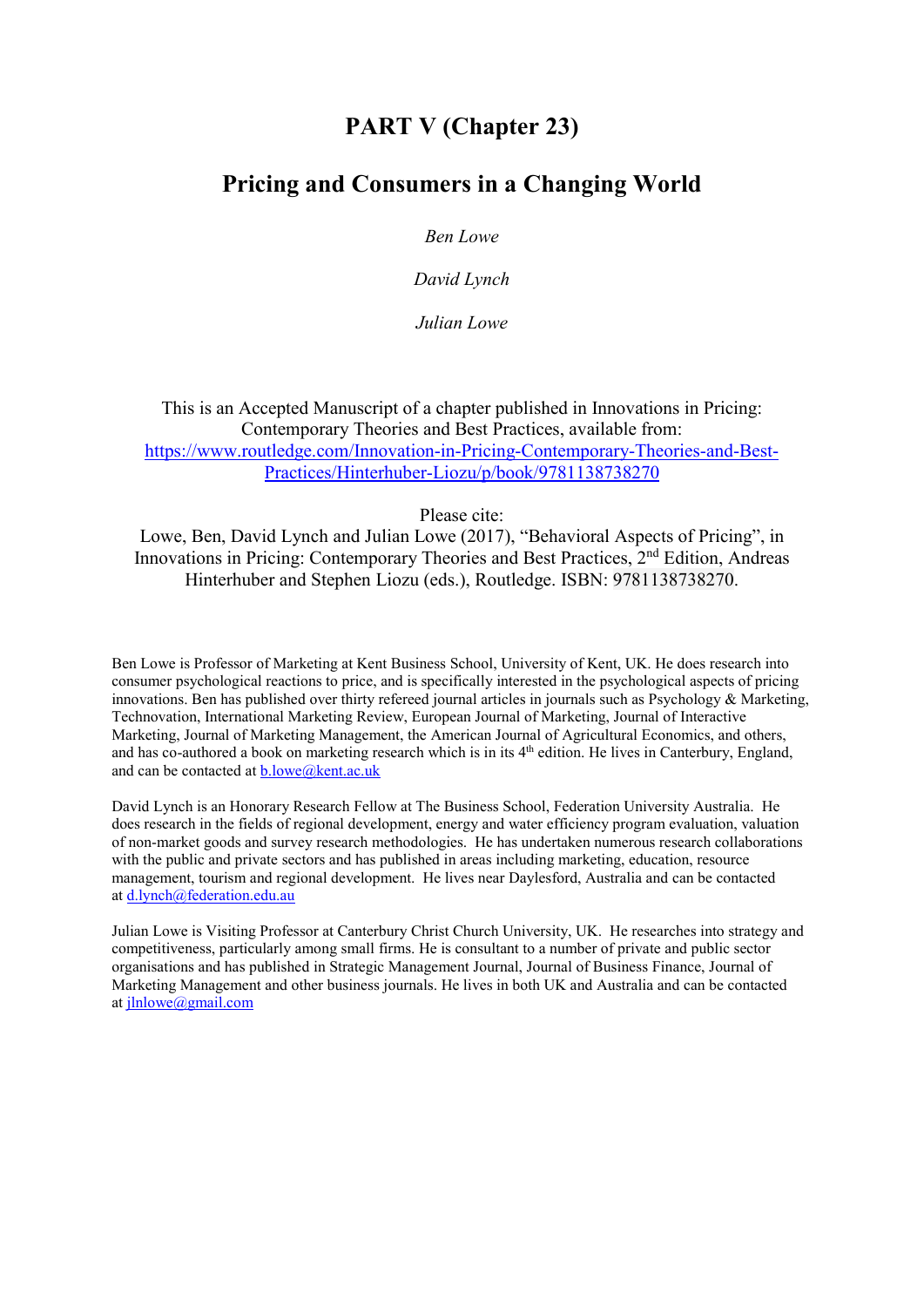#### Pricing and Consumers in a Changing World

#### **Introduction**

Since the first edition of this book there have been many changes in the pricing environment. Comparison websites have increased competitive transparency and new technologies like Uber have facilitated rapid adjustment of prices to demand changes – something originally prevalent in electricity pricing and airline yield management has now become widespread in a range of services including transportation, sporting events and music concerts. Generally the ubiquity of information technologies has helped consumers with better information but it has also helped sellers with the tools to extract the maximum value from demand surges. But in spite of better information, rules of thumb and seemingly irrational decision-making are still prevalent.

In a rational world where everyone has good information one might expect that consumers will buy when total perceived value is greater than price charged. The greater the difference, the greater is their "willingness to pay" (WTP). In determining WTP, many other behavioral factors can disturb the rational analytic perspective of buyers. For instance, the notion of fairness might be important. This is illustrated by the launch of Radiohead's album, In Rainbows. Fans were asked to name their own price for the album. Interestingly many consumers paid for the album and the average price paid was around £4. Similar examples have been seen for restaurant meals, concerts and other services (BBC 2015).

Marketers try an increasingly broad range of approaches to "hide" prices. They partition prices, they trade-off price for quality or volume, they set prices that price discriminate across segments, psychological needs, geography and urgency of need. According to one report from the UK's Office of Fair Trading, over 20 percent of advertisements including prices were deemed to be deceptive in some way or another (Ahmetoglu *et al.* 2010). Price is also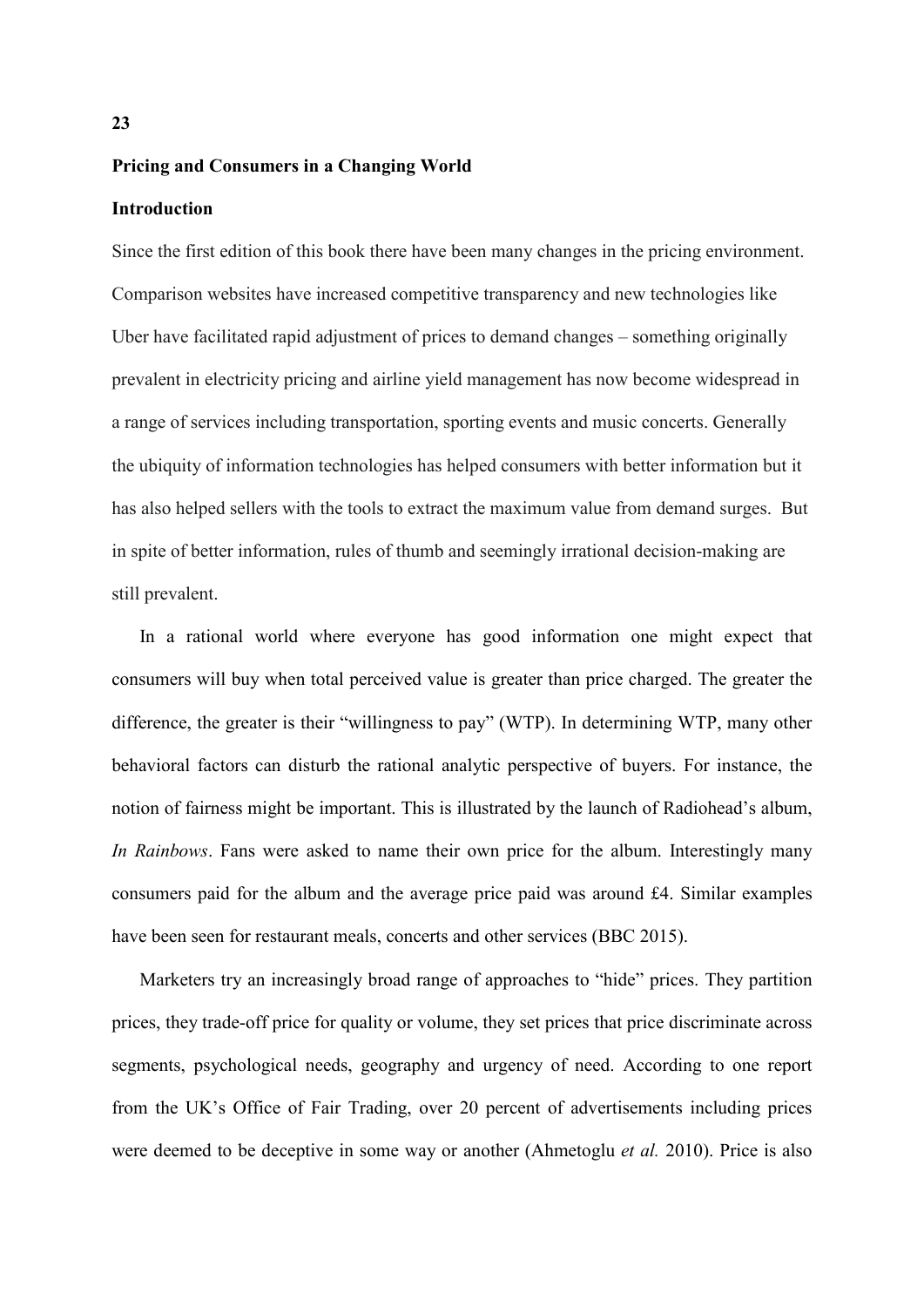an important signal; when Phillips, the electronics manufacturer released the Philips Intimate Massager and set the price at  $£89.99 - it$  was set at that level "to be seen as respectable" (Mortishead 2008), reflecting the role of price to signal product legitimacy.

Hyper-competitive markets, globalization, online auctions, new purchasing and retail formats, provide an increasingly complex array of contexts in which price has to be managed. The sellers need to understand the "value" the customer is searching for, when price might itself be one of the most important attributes for consumers (e.g. Severin *et al.* 2001). Recent research suggests mood and environment can deliver major benefits in encouraging consumers to increase their WTP. Thus, price is multifaceted. While it is about "what price do I charge," it is also "how," "where," and "when."

This chapter will explore key behavioral aspects of pricing, drawing on links to the rapidly changing world of technology. Specifically, the chapter will begin by contrasting traditional perspectives on price with more contemporary perspectives on price; it will then examine the notion of perceived value and its multifaceted nature. The chapter will then outline the key behavioral aspects of price including internal and external reference prices. pricing and consumer perceptions of fairness, price endings, decreasing and increasing price, price-quality perceptions, and consumer price knowledge.

#### Perspectives on consumer response to price

The essence of effective marketing is to create value for customers and capture that value for the firm through current profits and longer-term reputation and image. Value is created through a product that meets customer requirements, is available for them to access, and is communicated effectively. These three Ps of marketing are complemented by the fourth P that involves the effective use of price as it is set to capture the value the rest of the mix has created. A pricing strategy involves setting a price that creates an incentive for consumers to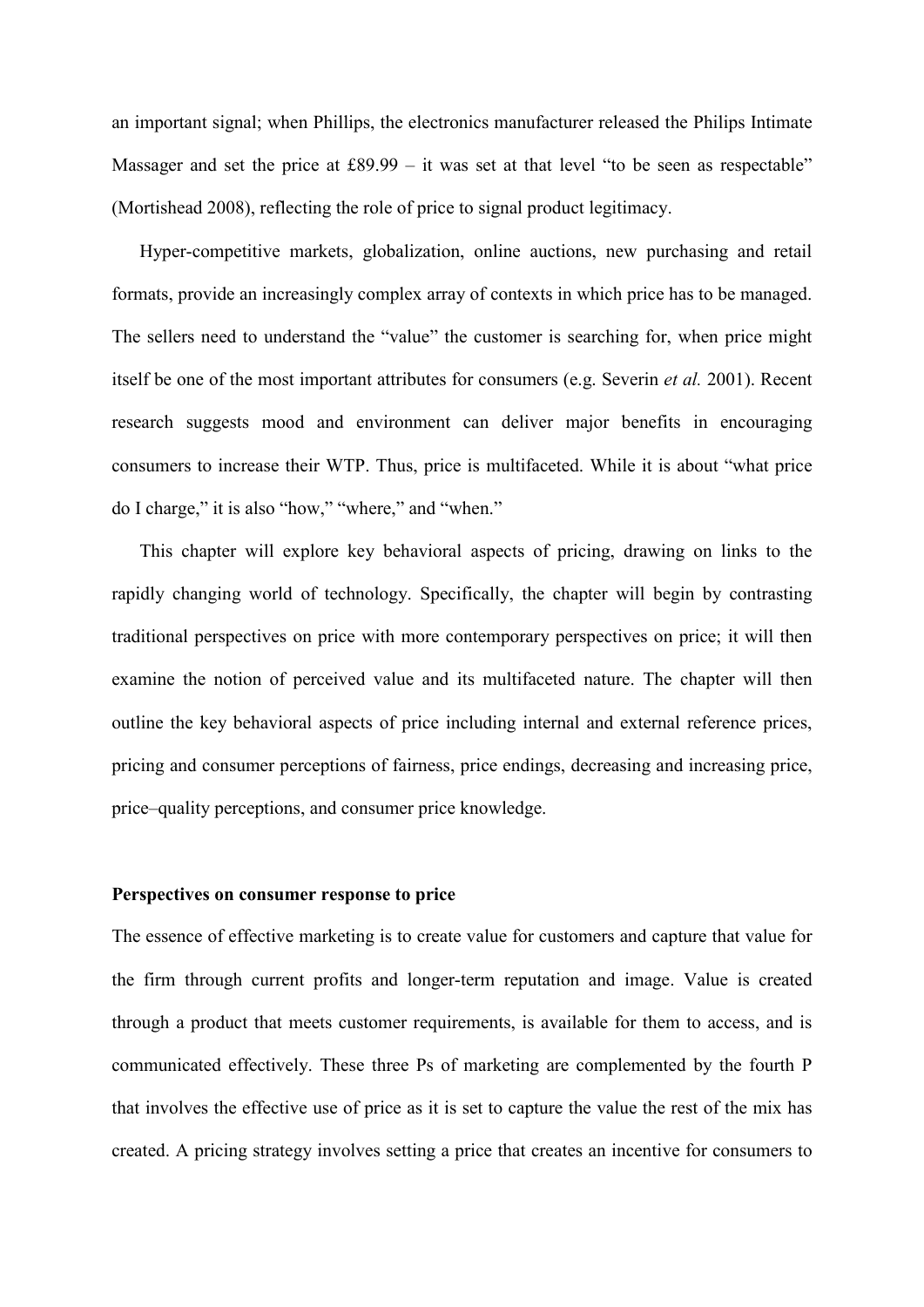buy a product or service and generate sufficient revenues to encourage the firm to sell that product. In short, consumers buy when perceived value from a product exceeds price. Perceived value represents their WTP; any price less than that, subject to a budget constraint, should lead to a purchase. Sellers need to understand WTP and competitor offerings when setting prices.

Some economic models assume that customers are perfectly aware of product features and competitive offerings and that all that is needed is to understand the demand-price relationship. Monroe and Lee (1999) list other restrictive assumptions of an economic model. This (rather narrow) economic perspective is sometimes contrasted with a marketing perspective, which explicitly sees price as an integral part of the marketing mix that signals as well as captures value. The manipulation of all four Ps together may create a difference between marketing and economic approaches to pricing, although such a perceived difference might involve a misinterpretation of textbook models of business behavior that merely seek to explain, in parsimonious fashion, the relationship between price, revenue, output, and profit. Some empirical research on price-quality relationships confirms that more often than not, long-term prices reflect differences in products and attributes (Murray and Sarantis 1999), and maybe there is less difference in economic and marketing approaches than is sometimes thought.

Fundamentally, consumers are expected to purchase an item whenever the perceived value of that item exceeds its actual price. The greater this gap, the greater the incentive to buy. Much marketing strategy is aimed at influencing behavioral factors that increase perceived value and thus the size of the gap. Gourville (1999) suggests the behavioral factors that disturb the simple relationship between price paid, WTP, and cost of goods and services, including the perceived fairness of price, the relative incentive to buy (e.g. value of consumer surplus relative to the price of the product), the difference between actual price and a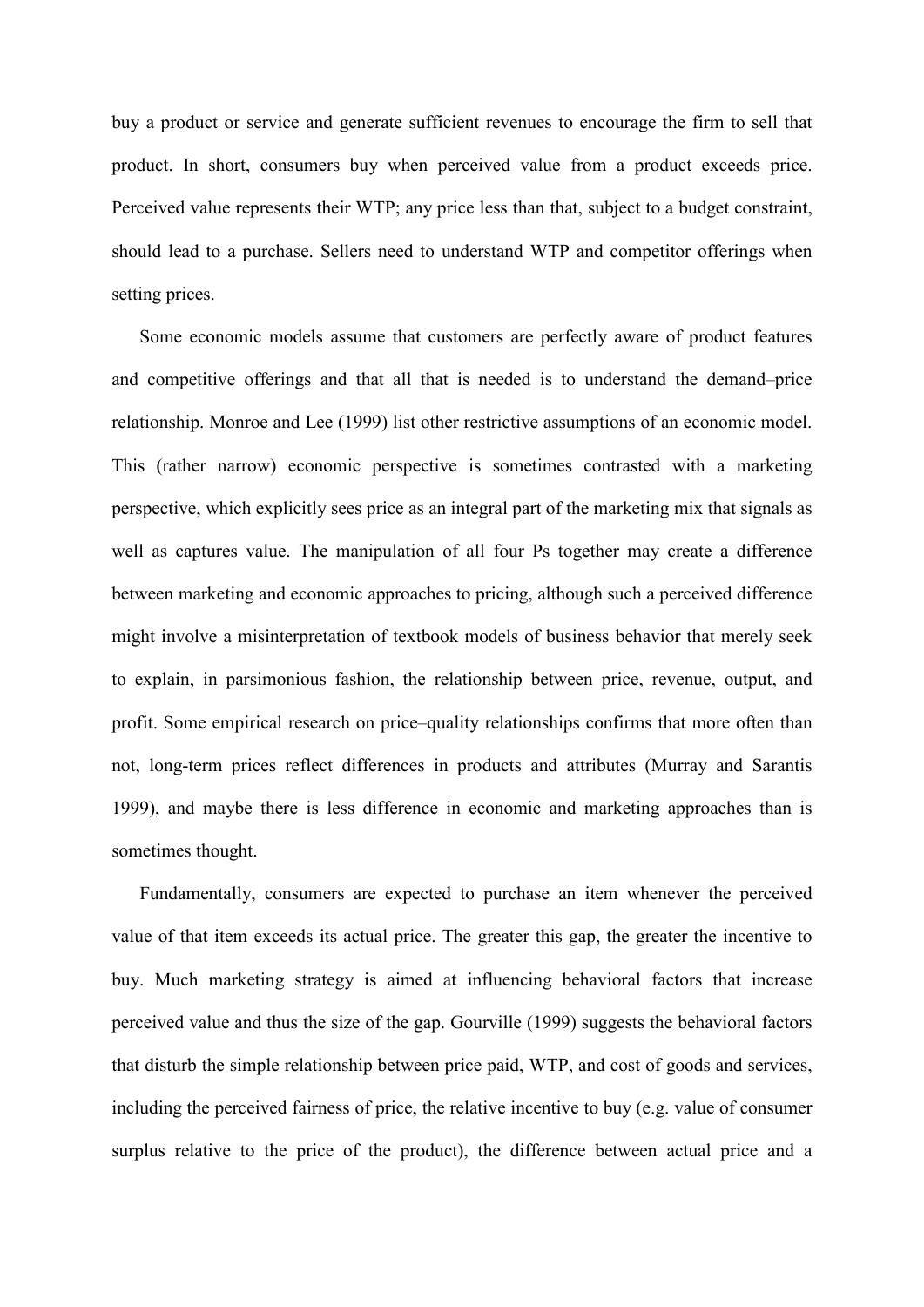consumer's reference price, and price compared to perceptions of costs.

The economic notion of incentive to buy is when perceived economic value  $>$  price. This gap is sometimes referred to as acquisition value or consumer surplus. The behavioral notion is that economic value + psychological value needs to be  $>$  price. The marketing notion combines these approaches but recognizes that consumers often have less than perfect information and that price itself is a signal of quality and that savvy consumers might also consider the ease of purchase and use of a product as important creators of customer value and therefore WTP.

Economic, marketing, and behavioral factors influence WTP and therefore value to buyers. In addition, buyer knowledge of prices is affected by their past experience, search behavior and their ability to disentangle complex deals. Increasingly the view is that complex offers that surround products are sometimes interpreted poorly by buyers who deliberately bound or restrict their search for information or who are unable to disentangle competitive claims. Unit pricing, ethics, regulation, and competition affect the consumer's response to the different factors affecting WTP and the pricing strategies of sellers. Most importantly, the nature of perceived value to buyers is complex and influenced by a myriad of subjective factors.

#### **Perceived value**

The preceding section identified the delivery of value to customers as a fundamental element of the marketing concept that builds and sustains competitive advantage. By delivering value, companies try to satisfy customers, resulting in improved customer loyalty, sales, and profits. To this end, managers need to understand the nature of customer value and where they should focus their efforts to enhance the value they create for customers.

The concept of perceived value is defined above as the psychological and economic value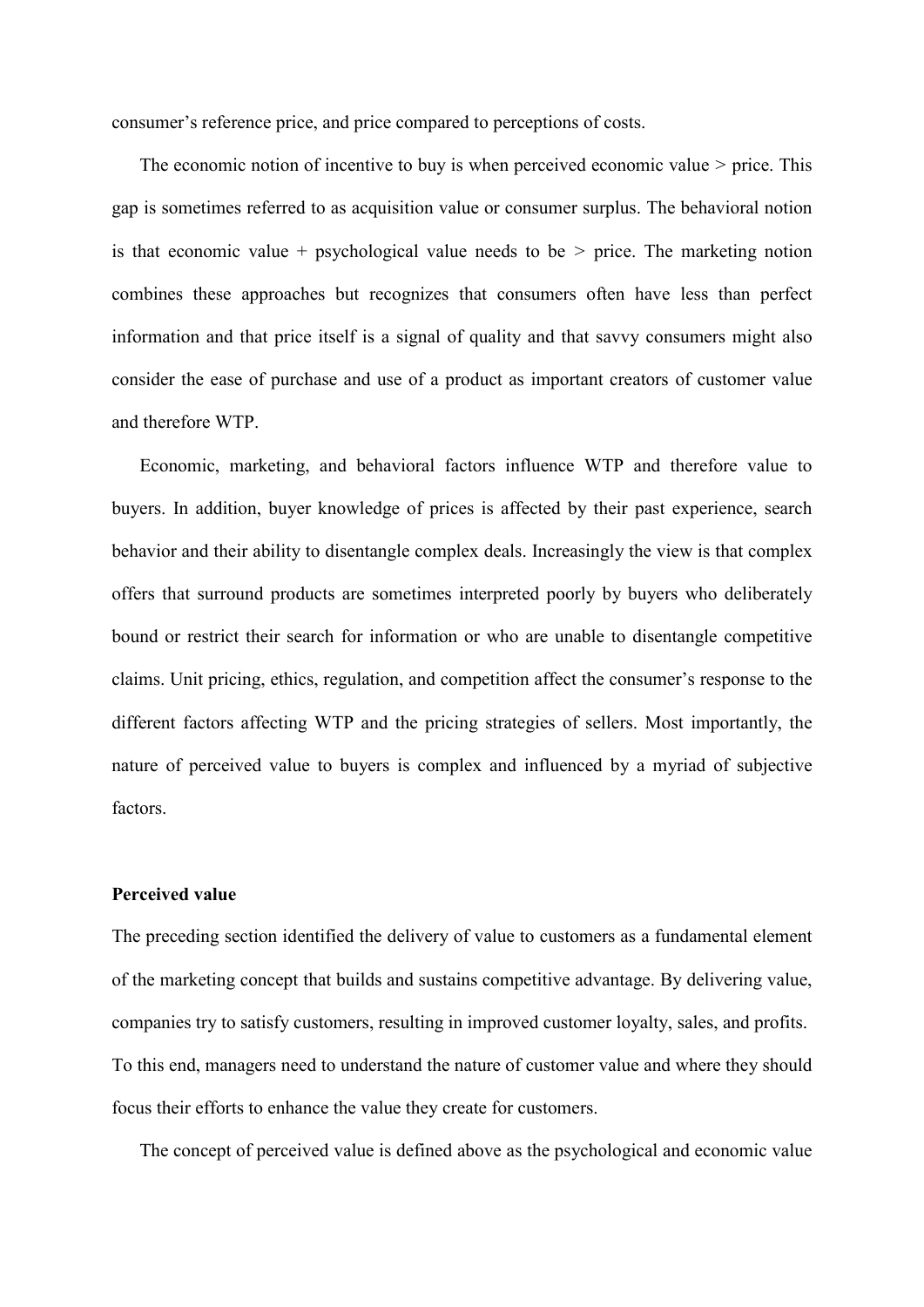gained from consuming a product or service. The difference between perceived utility/benefits and costs is the incentive to buy and is referred to as consumer surplus or acquisition value in the economics and marketing literatures respectively. Perceived value may be confused with other similar marketing and economic terms, such as utility, price, and quality (Sánchez-Fernández and Iniesta-Bonillo 2007). The economic view of value as instrumental, task-related, rational, functional, and cognitive (Sweeney et al. 1999), is criticized by some authors with the view that perceived value is a multidimensional construct that consists of several inter-related attributes (e.g. perceived price, monetary and nonmonetary costs, quality, utilitarian and hedonic benefits). The notion of value creation in the marketing literature has traditionally focused on transaction, maintenance and learning costs (e.g., Anderson and Sullivan 1993, Monroe 1971; Wilson 1995; Zeithaml 1988). Recent developments in the field have extended the definition of value to incorporate non-price elements such as life-cycle and privacy costs (Kumar and Reinartz 2016; Vargo and Lusch 2004). Karmarkar, Shiv and Knutson (2015), using tools of neuroscience find that for many regularly purchased or utilitarian products, leading a promotion with the price first significantly influences perceptions of value because considering the price first changed how people thought about the choice process, and changed the way the brain coded the value of a product. The value proposition to customers is whether product functionality is worth the price. Price primacy (viewing the price first) induces bargain-focused perceptions of value.

The perceived value construct has been identified as a major source of competitive advantage (Parasuraman 1997) and has been identified as the key determinant of repurchase intentions. Parasuraman and Grewal (2000) conceptualized this relationship through the development of the quality-value-loyalty chain. This framework posits that perceived value has three primary antecedents: service quality, product quality and price. The authors make the distinction that service quality offers the potential for the greatest competitive leverage as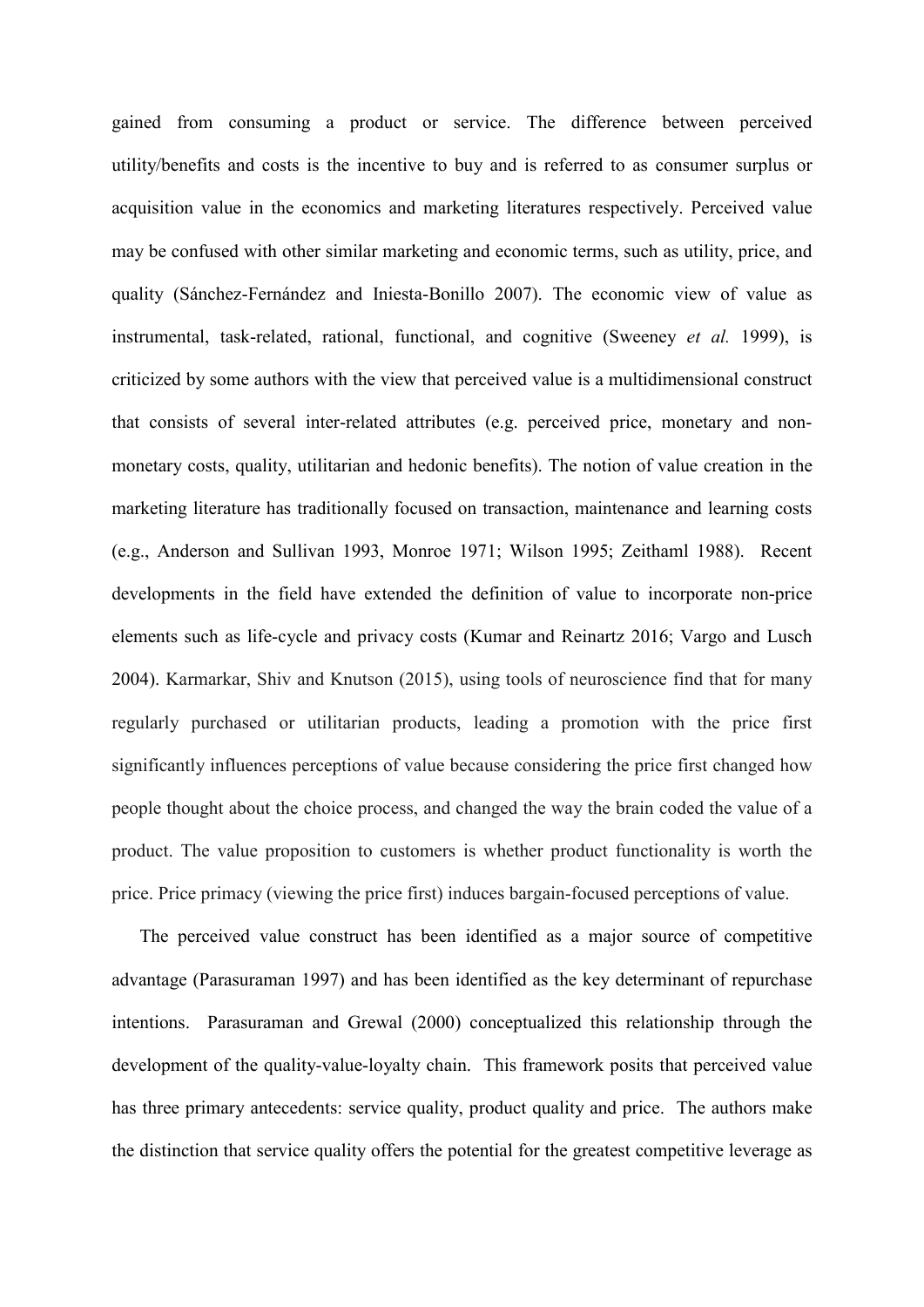it is generally more difficult for other producers to imitate.

The notion of perceived value suggests that subjective judgments of value, whether they be cognitive or affective, are what influences consumer decision-making. These evaluations are based on more than experience or knowledge relating to the benefits of the physical product but also a customer's individual perception relating to the purchase. Previous research has highlighted how such judgments of value are influenced by the context in which consumer decision-making takes place. Perceptions of value have been found to differ between product types, individuals, and circumstance (over time and in different environments). Consumers can also differ in the value they associate between both different and the same products. Even a consumer's value of the same product may vary over time and the types of values that are most salient are likely to vary with circumstance. In some research, four different types of value have been identified (e.g. Grewal et al. 1998; Woodruff  $1997$ :

- 1. acquisition value: perceived benefits relative to perceived costs
- 2. transaction value: the pleasure associated with a perceived fair price
- 3. in-use value: benefits derived from using the product
- 4. redemption value: the residual benefit after a product has been consumed.

The dynamic nature of perceived value means that the importance placed on each different value is likely to change over time and in different contexts. For durable products, acquisition and transaction value are likely to have a stronger influence on purchase decisions, with in-use and redemption value becoming more important during latter stages of usage. In such cases, the decision to trial a product is more likely to be influenced by perceived acquisition and transaction value, whereas re-purchase behavior and customer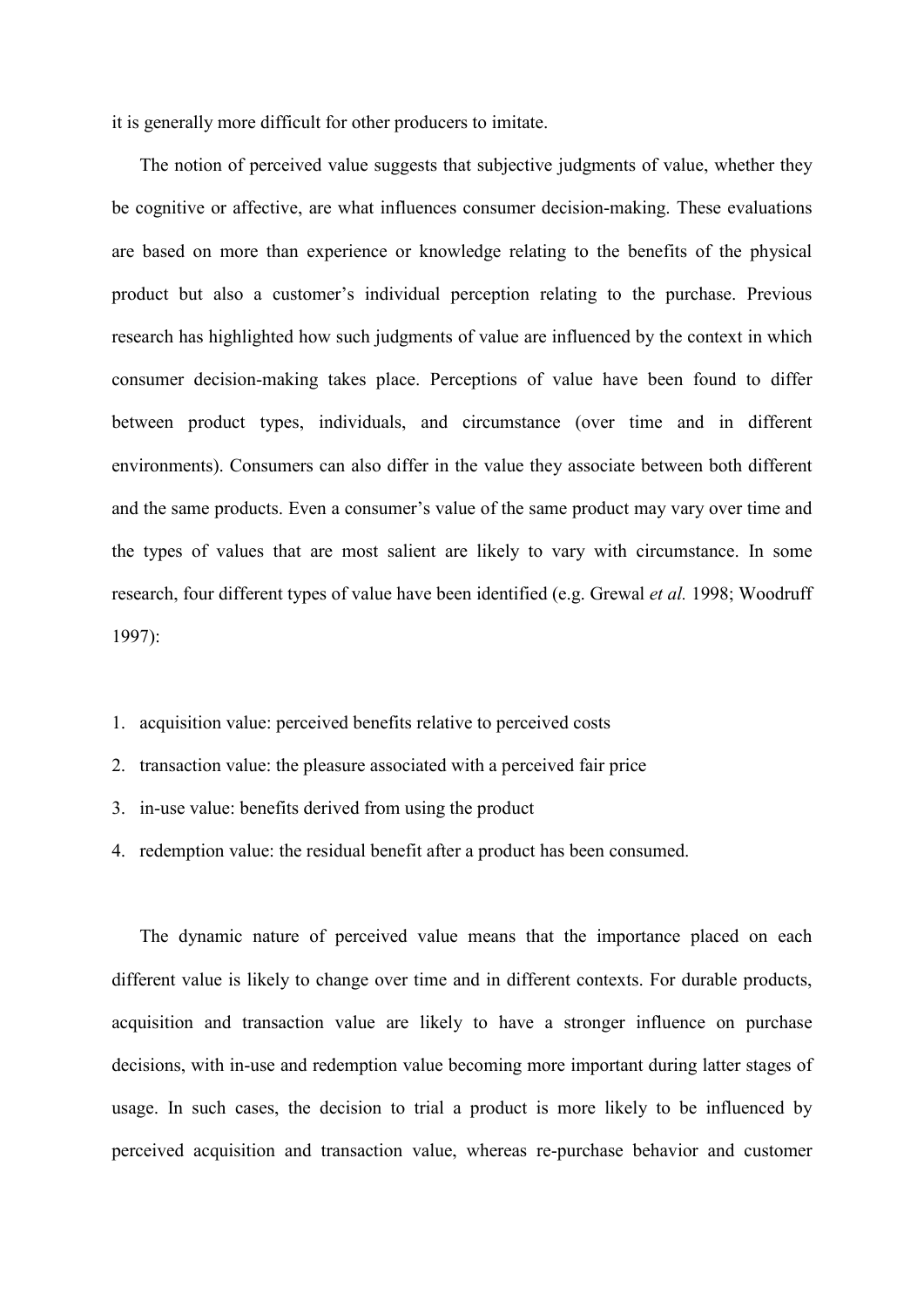loyalty may be more strongly related to in-use and redemption value (Parasuraman 1997; Slater and Narver 1994).

Whether a simple or complex view of perceived value is used, recent developments in the field have shifted the emphasis away from a utilitarian and economic conception to a behavioral conception based on psychological theories that attribute consumer choices, in part, to simpler heuristics. An important heuristic identified in research studies into how buyers perceive the fairness or appropriateness of a price is that of the reference price which can be defined as the price against which buyers compare the offered price of a product or service. This concept is considered in the next section.

#### Internal and external reference prices

The notion of transaction value can be closely linked to a product's reference price (Urbany et al. 1997). The Nobel Prize winning work of prospect theory, whereby individuals evaluate their decisions based on losses and gains, rather than absolute magnitudes (Kahneman and Tversky 1979), has had important implications for our understanding of consumer response to price, and specifically perceptions of their transaction value. In applied consumer behavior studies empirical research for fast moving consumer goods (FMCGs) generally suggests that consumers make decisions about price by referring to some of kind of reference price, whereby the gap between what one thinks a product's price *should* be (e.g. a normal price, a fair price – its reference price) and the actual price of the product is a better predictor of behavior than the price alone (Mazumdar *et al.* 2005). In other words, if a consumer's reference price is higher than the actual price, then the consumer is more likely to frame the purchase as a "gain" and view the product as a good deal. However, if the reference price is lower than the actual price, then the consumer is more likely to frame the product as a "loss" and think the product is not such a good deal. Therefore, an important part of the behavioral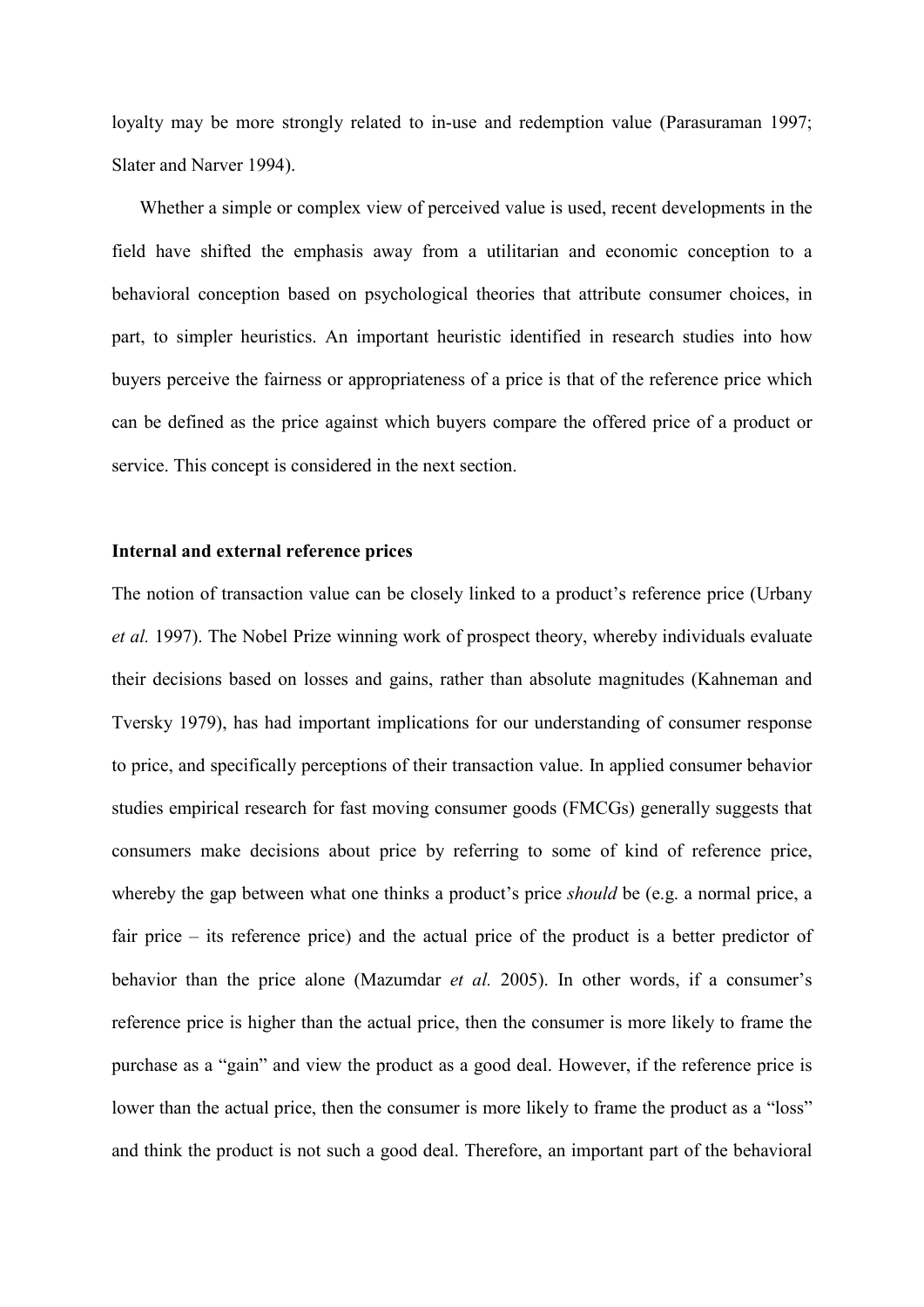perspective on pricing focuses on this gap between the actual price and the reference price. This has been coined transaction value (Thaler 1985) or "sticker shock" (Winer 1986). Thus, in studies concerning consumer response to price, researchers typically study acquisition value, and also transaction value (Grewal et al. 1998; Lowe and Alpert 2010; Thaler 1985; Urbany et al. 1997). The implication is that longer-term price management and its impact upon these value perceptions is a more important objective than short-term price management because past prices signal a product's worth to consumers  $-$  it is the price history as well as the current price which consumers use to make purchase decisions (Winer 1986). These past prices provide consumers with a reference price and the reference price is used to judge the expensiveness of a product.

For new products, the implication is that setting the right price for a product early on in its lifecycle is especially important, because it will set the standard against which the expensiveness of that product is judged in later periods. Therefore, reference price management is important to products in existing categories, but especially important to products in new product categories where consumer price perceptions have yet to be framed (Lowe and Alpert 2010; Marn *et al.* 2003). Thus, not only is price management important but, relatedly, so is *reference price management* (Nagle and Hogan 2006).

Marketers try to influence our reference price, and therefore transaction value, through external reference price claims (e.g. "Was \$109.99, now \$59.99"). Such promotions are often accompanied by time limited cues (e.g. "Hurry, before sale ends"). The most recent research in the area provides evidence, based on a series of field experiments, that reference price advertisements are generally more effective when consumers are shopping for a product, and that such advertisements are more effective when accompanied by a time limited promotion (Howard and Kerin 2006). This contrasts to some degree with prior work on reference price advertising which seems to suggest that reference pricing alone is effective in influencing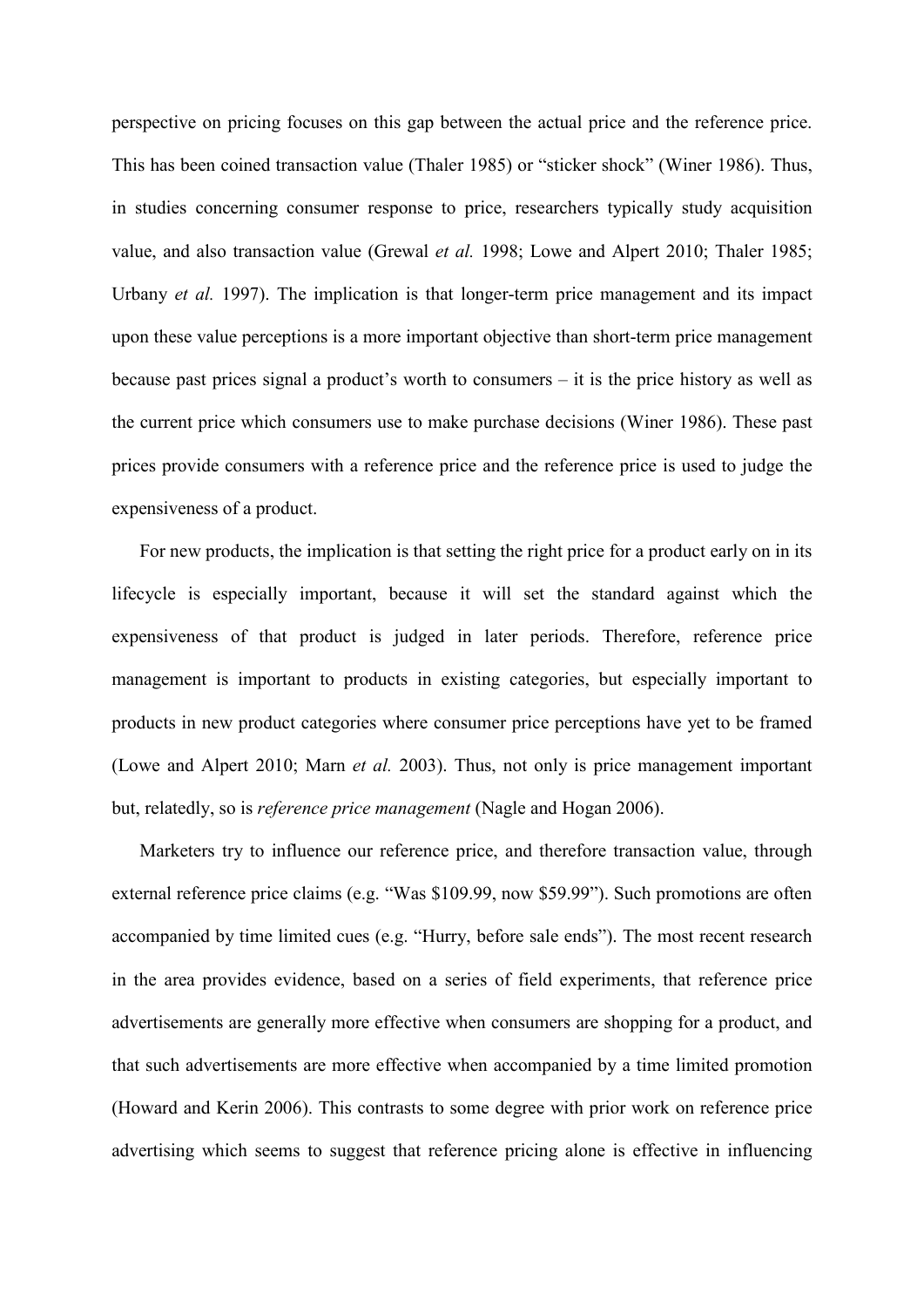shopping intentions (e.g. Biswas and Blair 1991).

#### **Pricing and fairness**

The concept of a reference price has been shown to be multifaceted and context specific. For example, Lowe and Alpert (2007) show that different reference prices are used for new products as opposed to existing products. However, one commonly used reference price is a fair price (Mazumdar et al. 2005). Gourville (1999) identifies a variety of factors that influence the buyer's perception of the fairness of a price. Earlier Scitovszky (1944–5), observed "the normal or fair price is contrasted to the actual price whenever they are different, and it is only when they are different that judgments of cheap or expensive occur." This relates again to the notion of transaction value. A large perceived margin is unfair and dissuades buyers from purchasing. Thus, a price hike in the context of current shortages might similarly be seen as unfair, as would a small sale reduction on a high price compared to that same (absolute) reduction on a low price.

In these cases, it might be argued that individuals are effectively deciding their response to a price change judged on its fairness. Perceptions of fairness impact WTP by consumers being less willing to pay a price they feel is "unfair." This might be extended to a long-term depreciation of a seller's reputation and marketability of its products because of its perceived lack of "fairness." Fairness is also an ethical issue that society in general might have a view on and this might influence the control or pressure to control its prices by regulators. The pricing of medicines in developing countries is a case in point (Dolan and Gourville 2009).

The main managerial issue is how to deal with customer perceptions of unfairness. That is, how does the seller encourage them to disregard "unfairness" in their decision-making? Gourville (1999) recommends actively managing price expectations and actively managing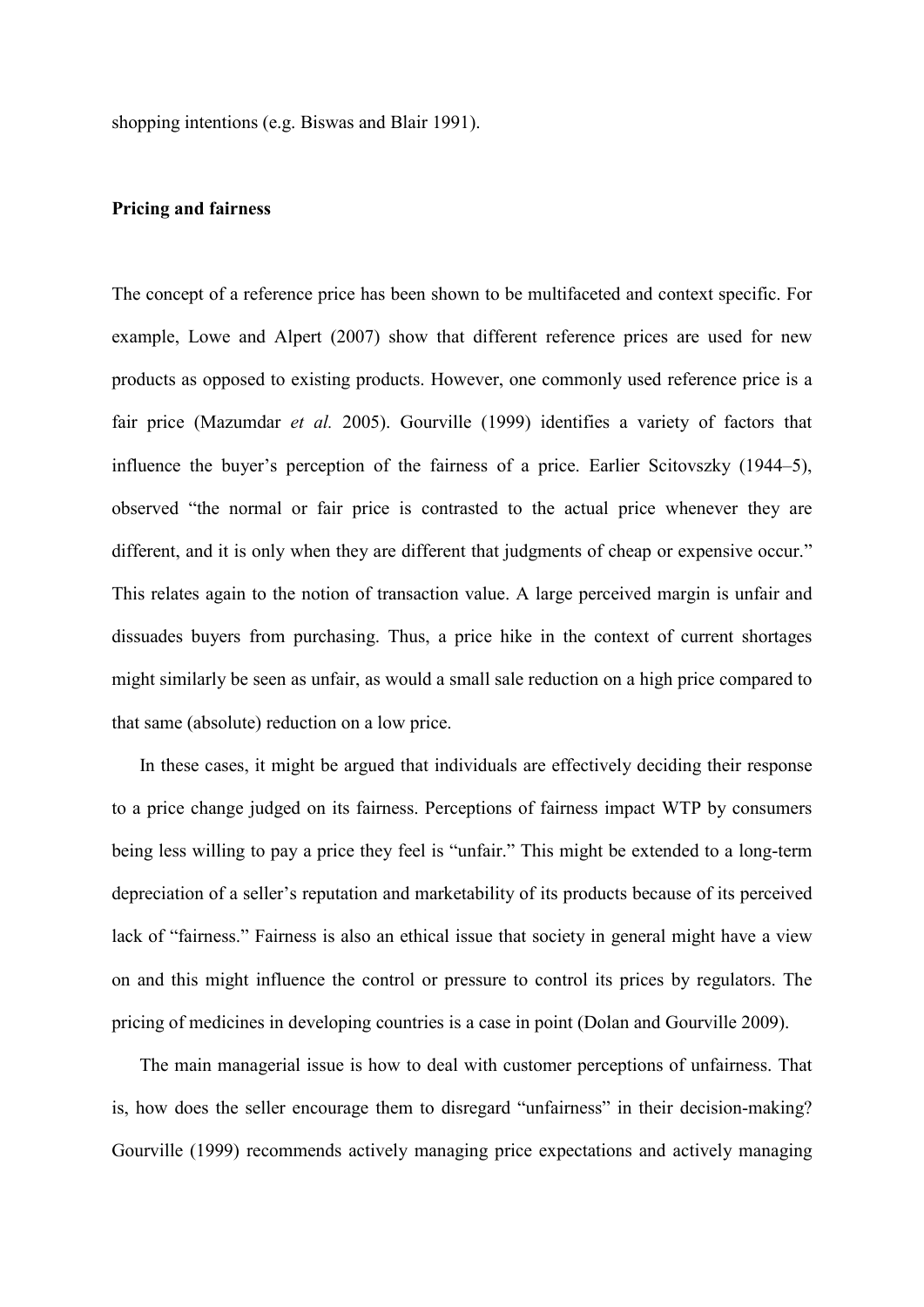perceptions of cost of goods sold. The counterpoint to ensuring customer perceptions of fairness is that many firms pursue pricing policies that are considered "fair" as in equitable between product lines, but that such pricing mismanages potential profits. Cost plus pricing is an example, as is averaging prices across groups of very different consumers. Cespedes *et al.*  $(2011)$  note that,

Many executives celebrate a sort of pseudo-democracy in their pricing policies. For years, UPS charged one price to all customers . . . When it entered the market, FedEx became the fastest U.S. company to reach \$1 billion in sales in part because its pricing recognized inherent value differences between customers.

One aspect of fairness is the appeal of price transparency of sellers. Lowe (2015) and Mohan, Buell, Ryan and John (2016) argue that transparency over costs generates customer trust and increases purchase probabilities. This holds in a range of situations, particularly when higher prices are justified through higher costs caused by social or ethical choices

The notions of fairness come from customers, not pricing formulas. Fairness is important and can be managed, but it is not about equity *per se*. A key issue in fairness is the extent to which prices move away from some reference point. The behavioral effect of increasing and decreasing price is now considered.

#### Increasing and decreasing prices

If managing consumer price perceptions is important, then understanding how price increases and price reductions affect consumer perceptions of value can be critical. It is quite common for marketers to reduce prices, usually through some kind of sales promotion, to stimulate demand for a product. To this end, marketers have a range of tools at their disposal, including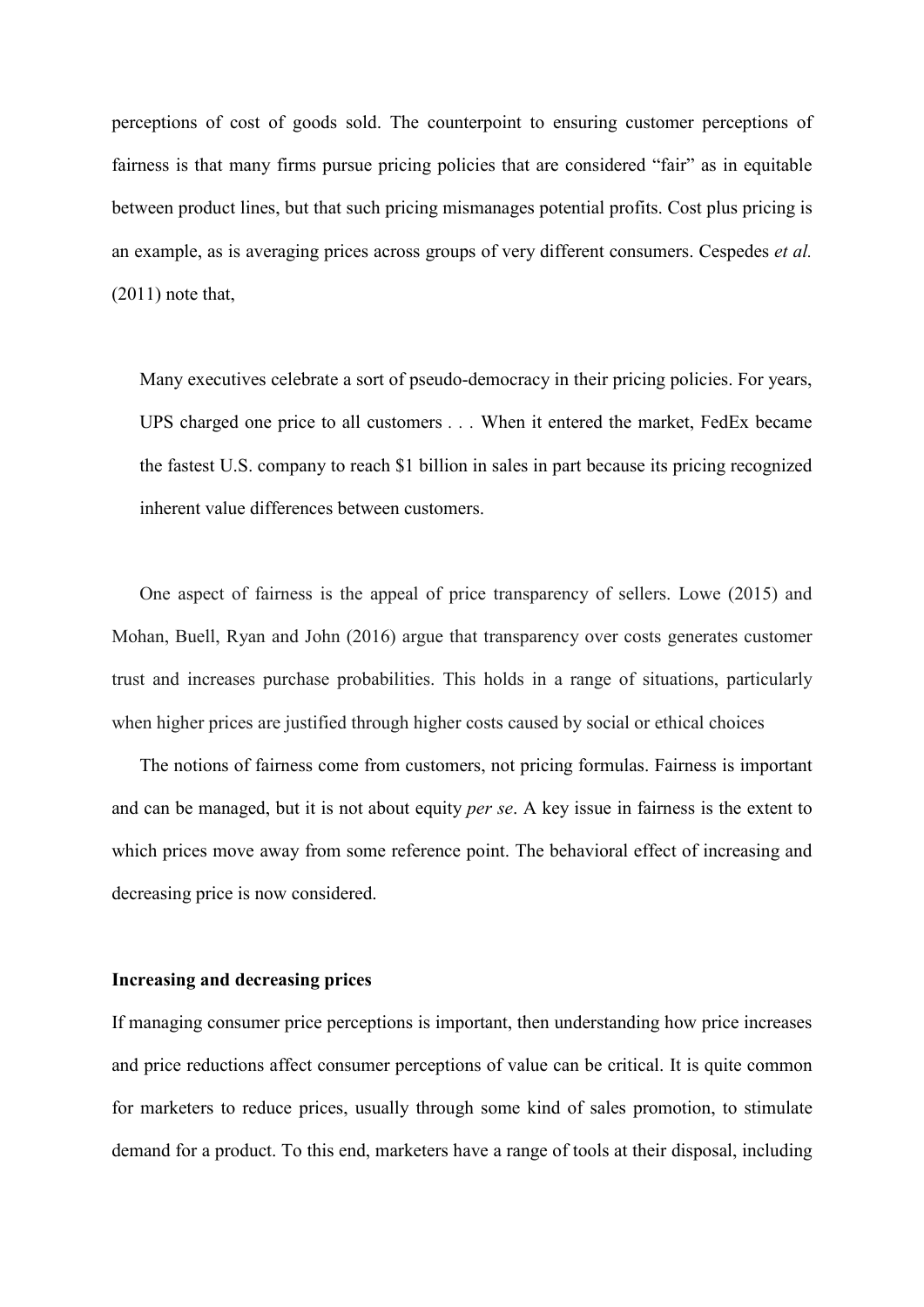price discounts, coupons, bonus packs, contests, free gifts, introductory prices, etc. One issue that is important when assessing consumer reaction to sales promotions involves the depth and frequency of sales promotions. For instance, for FMCG products discounts of greater than 5–10 percent are generally necessary before consumers notice that there is even a discount (Gupta and Cooper 1992). This is known as the just noticeable difference (JND) (Monroe and Lee 1999) and suggests that marketers should reduce prices by an amount that is noticeable to consumers. It is likely that the JND level changes as a function of the product category under consideration, consumer involvement with the purchase decision, knowledge about the product category, and the magnitude of the product's cost to the consumer. Conversely, consumer response to discounts of different levels is not necessarily linear, such that larger and larger discounts have smaller and smaller marginal effects. For example, some research shows that discounts higher than 30 percent do not evoke a large marginal change in preference, as consumers tend to "discount the discounts" (Gupta and Cooper 1992). Therefore, those managers responsible for setting discounts should carefully consider the level of the discount that is being set so it achieves its objectives in an optimal way. Managers need to also consider the frequency of discounting too. Discounts which are too frequent may lead consumers to perceive that a sale is not a real sale. For example, Alba et al. (1999) show that a small but frequent discounting strategy may be most suitable for stores wishing to present a low-price image, rather than infrequent but heavier discounting.

Another issue that is important to consider when selecting a sales promotion is the kind of sales promotion to use (e.g. monetary versus non-monetary) and its differing effect upon consumer value perceptions. Consumers react differently to different types of sales promotions. For example, Chandon et al. (2000) broadly distinguish between monetary promotions (e.g. a discount) and non-monetary promotions (e.g. a free gift), and show that sales promotions techniques have benefits other than a monetary saving. These benefits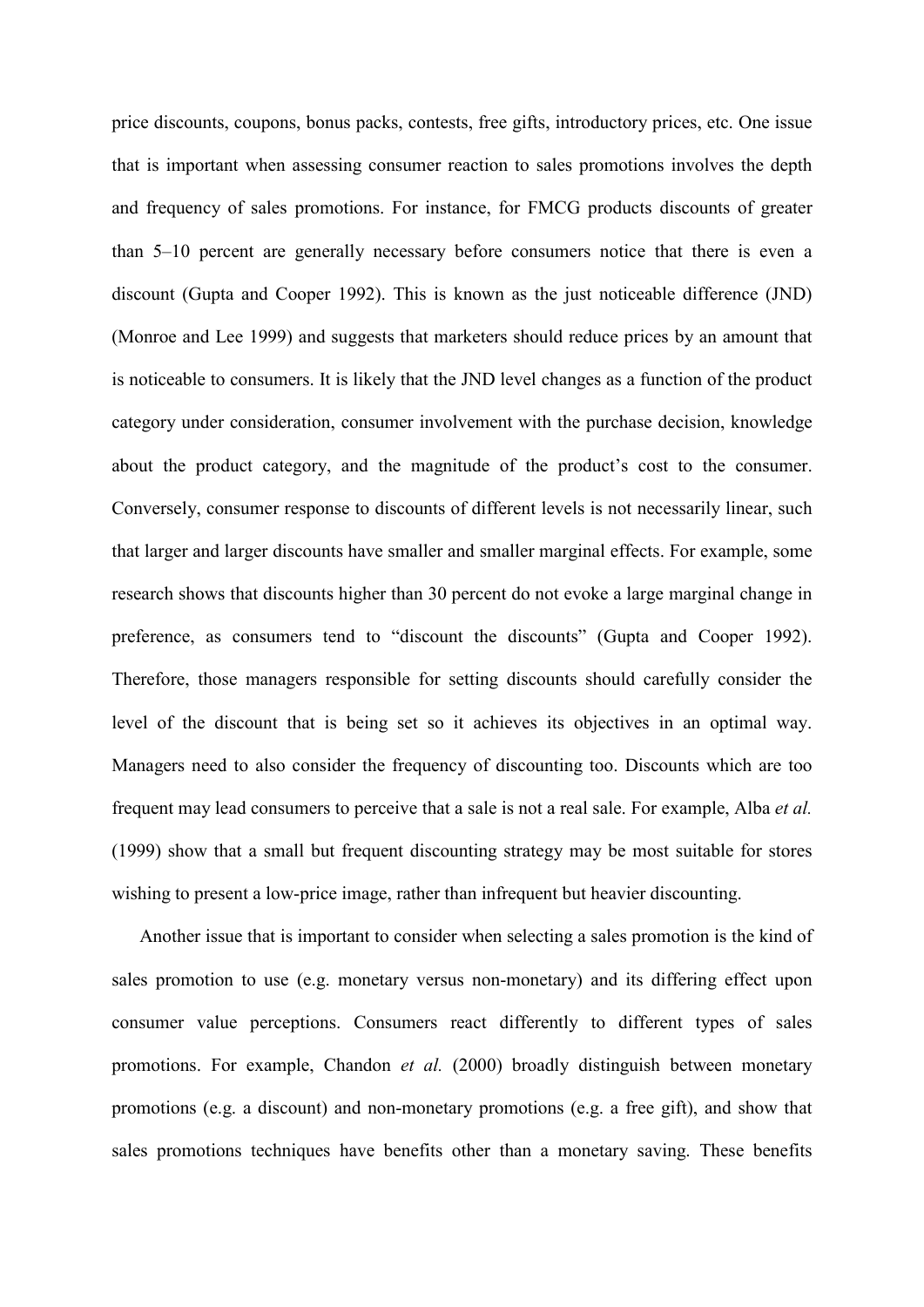include utilitarian benefits such as monetary savings, enhanced value for money through increased quality, and increased convenience, and other hedonic benefits such as increased entertainment and enhanced exploration ability.

Taking a somewhat different approach other research contrasts the differences between monetary and non-monetary sales promotions based on their impact upon consumer reference prices. For example, Diamond and Campbell (1989) show that monetary promotions such as discounts lead to lower reference prices than non-monetary promotions, and this has consequences for transaction value. However, Sinha and Smith (2000) show one-off price promotions may not affect reference price. Intuitively, and based on prior research, it might be expected that introductory low prices or monetary discounts may downwardly bias a consumer's reference price (e.g. Diamond and Campbell 1989), whereas for extra free product offers, the reference price is more likely to remain unchanged (Sinha and Smith 2000). This is important because if an introductory low-price promotion leads to a lower reference price than an extra free product promotion, then one might expect the gap between the product's reference price and its actual price to increase. As the gap increases, this reduces transaction value, which in turn reduces purchase likelihood. Based on a similar premise, Lowe and Barnes (2011), using a national sample of UK consumers, show that introductory low price promotions are more (less) effective than extra free product promotions when the product is perceived as newer (less new). This seems to be because newer products are seen to be more risky and monetary promotions can reduce perceived risk relative to non-monetary promotions.

On the other hand marketers sometimes wish to increase prices. Again, drawing on prospect theory (Kahneman and Tversky 1979) this is most likely to be viewed as a loss by consumers, and in some cases consumers will perceive this to be unfair. Price increases are sometimes unavoidable due to increased input costs. Nonetheless these increases must be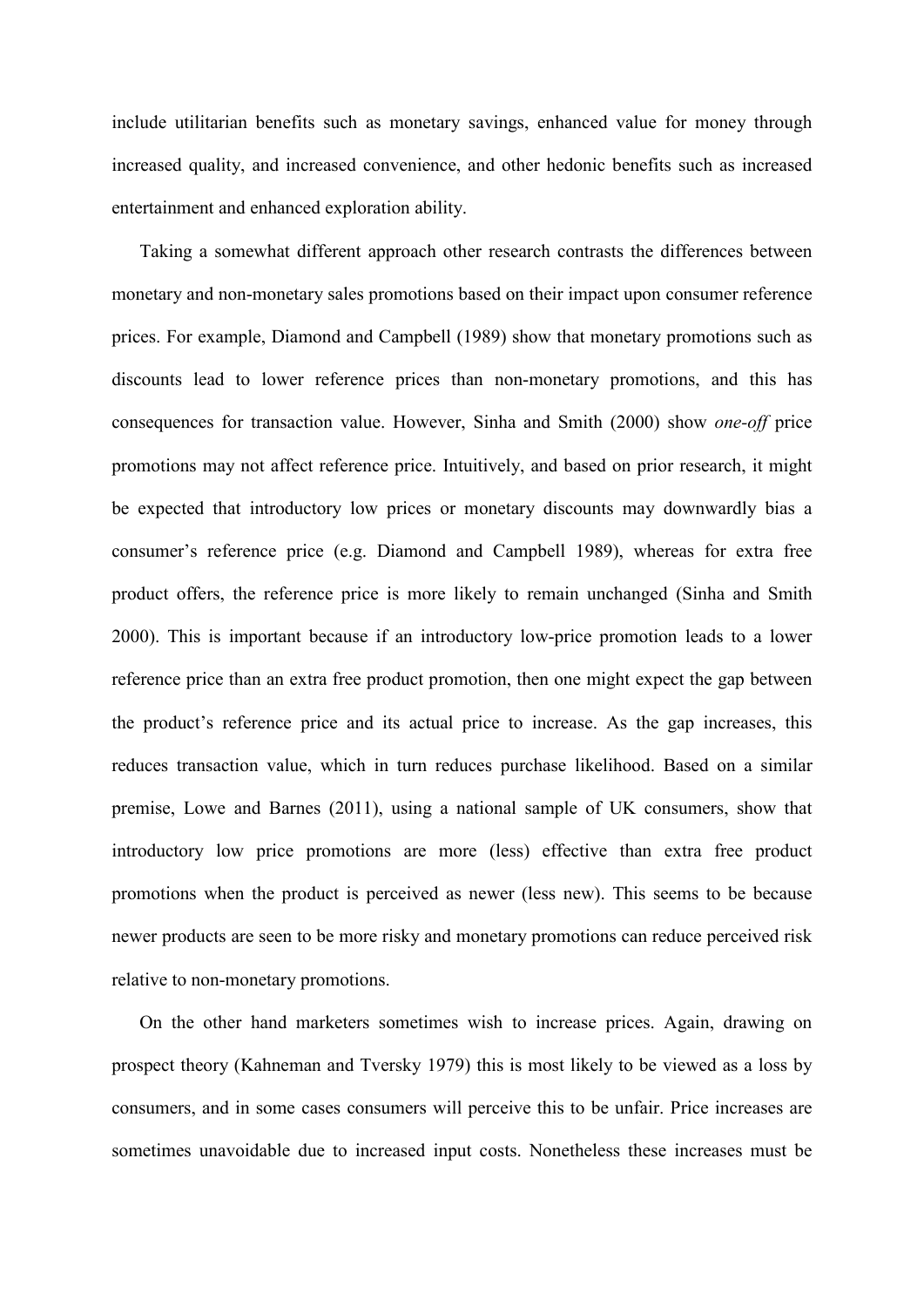framed in a way that consumers feel is fair. For example, Campbell (1999) shows there are two key causal influences on our judgments of price fairness. These are the inferred motive of the firm (e.g. whether the motive is judged to be negative or positive  $-$  as in whether or not the profits will be allocated to the firm or a good cause) and the inferred relative profit of the firm (e.g. a normal profit or a *more than* normal profit). This relationship is moderated by a firm's reputation (e.g. socially responsible or not socially responsible with other stakeholders  $-$  staff, the community, etc.). Bolton *et al.* (2003) extend this research and show that consumers' knowledge (measured subjectively  $-$  e.g. their perceptions) of prices, profits, and costs lead to changes in their perceptions of price unfairness. Therefore, based on this data it appears that consumers are skeptical toward a firm's motives and tend to assume price changes and price differences are unfair based on some kind of perceived motive for firms to take profit, even when they are actually beyond the firm's control. They conclude that price increases deemed to be most fair are deemed to be fair as a result of quality differences – so perceived differences in quality are an important cause of price fairness perceptions and should be an integral part of marketing communications. Thus, when increasing prices marketers should "nibble" not "bite" (Kalyanaram and Little 1994: 416), the opposite of when decreasing prices.

#### **Price endings**

Consumer response to prices also exhibits some peculiarities in relation to an offering's price ending. The study of price endings and odd-even pricing tactics (e.g. \$19.99 or \$20.00) is not new to the field of marketing. However, relatively little empirical research has provided conclusive evidence of the nature of the effect, and its moderating conditions. This is despite the fact that the practice remains widespread. For example, Schindler and Kirby (1997) show that the digits 0, 5 and 9 are over-represented in a large sample of newspaper advertisements,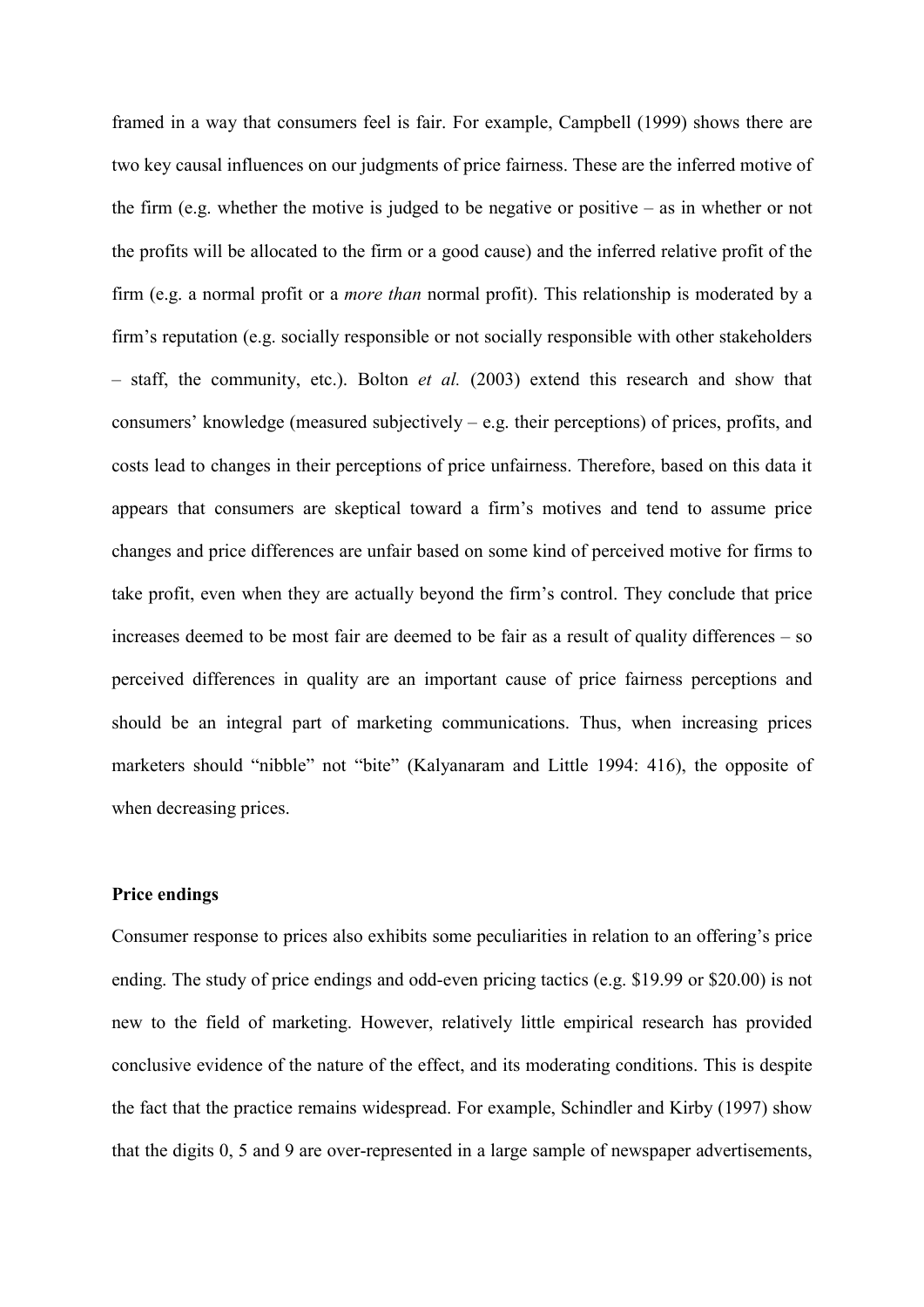consistent with many similar studies. The practice has also been shown to transcend different cultures (Simmons and Schindler 2003; Suri et al. 2004). Because of its prevalence, and ability to influence consumer choice, the topic is important for marketers and consumers alike.

The main proposition that has been tested in price ending research is that small one-penny price changes can have large effects upon sales, if prices are changed from an even number such as \$20.00 to an odd number (and in particular a number ending in 9) such as \$19.99. Thus, in some cases consumers could be highly price sensitive to price changes which are extremely small, and otherwise unnoticeable, leading to spiked demand curves at prices ending in 9 (Anderson and Simester 2003). There are three main theoretical arguments for such effects. One argument is that price ending effects are most likely to be seen when associated with cheaper products. However, Schindler and Kibarian (2001), based on a survey of market prices, show that 9-endings were not commonly associated with the cheapest products. Relatedly, there is evidence to suggest that 9-endings are typically associated with the presence of low-price appeals (e.g. a reference price or some kind of claimed saving, rather than cheaper products *per se*). Thus, a second explanation is based around retailing folklore, whereby managers who want sale prices to appear cheaper use 9ending prices because they believe consumers will see these as being cheaper (Schindler 2006). A third argument advanced in the literature is based on the premise that consumers read prices from left to right and that right-hand digits are less important than left-hand digits. Either left-hand digits are recalled better by consumers (e.g. see Guéguen and Legoherel 2004), or, if the left-hand digit changes, then this change is most salient to consumers, leading to a left-digit effect (Thomas and Morwitz 2005).

In general, there is no widespread consensus about how price endings influence consumer choice, and because of limited systematic empirical research in the area, generalizations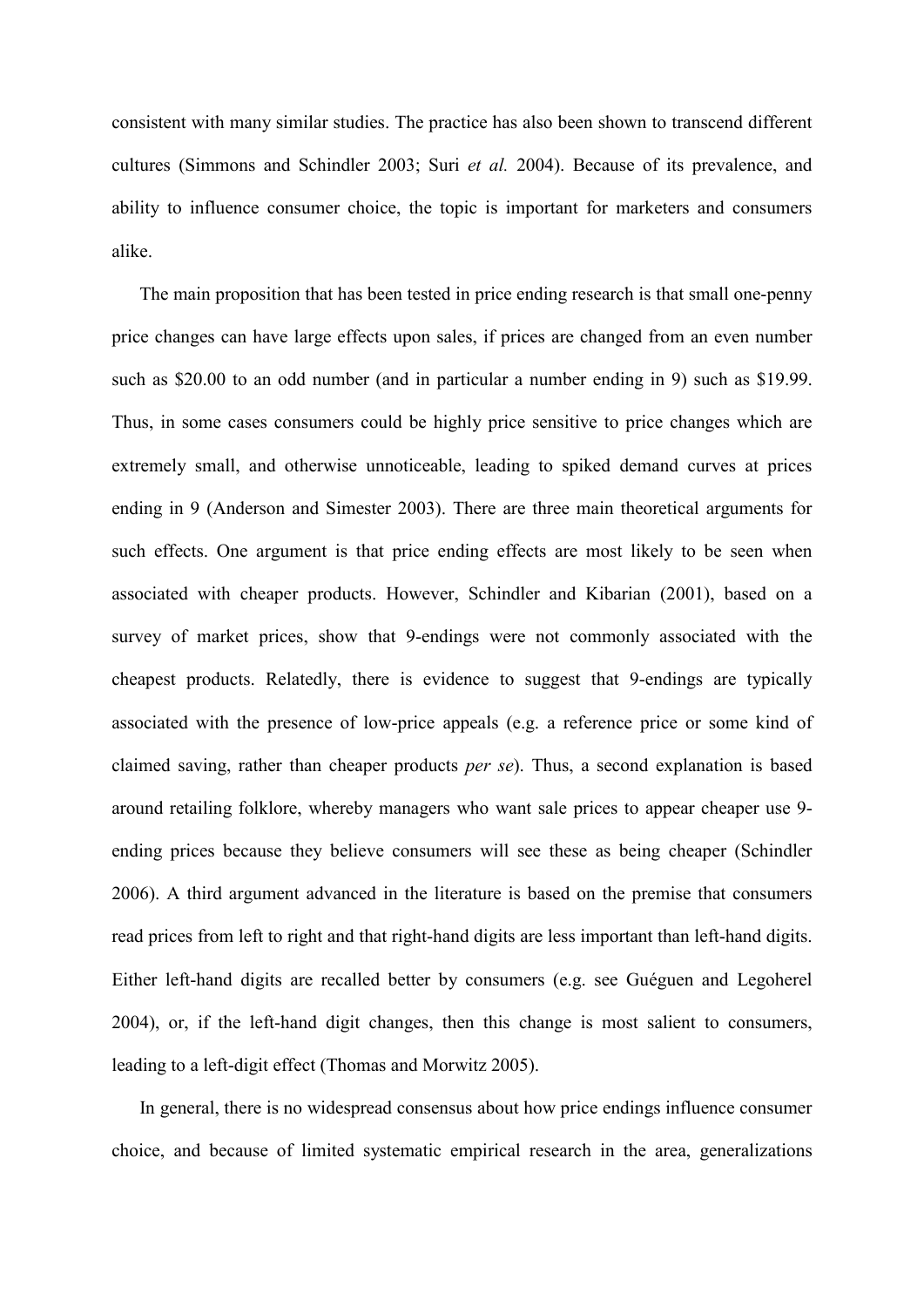about price ending effects are not empirically verifiable. For example, some studies find that odd prices ending in 9 increase consumption relative to even prices (e.g. Anderson and Simester 2003). Other studies find inconsistent effects or that odd prices *reduce* consumption relative to even prices (e.g. Bray and Harris 2006). These findings point to a variety of conditions that moderate the effect of 9-ending prices.

Some research shows that the price magnitude of the product (e.g. low-priced versus high-priced products) is important in research on price ending effects. Anderson and Simester (2003) show that \$9 price endings (as opposed to 9 cent) can increase sales by as much as 40 percent relative to other price endings. This effect was stronger for newer products than for existing products, providing some rationale for the inconsistent effects found by Bray and Harris (2006). More recent research points to the importance of the left-digit effect (Thomas and Morwitz 2005) as an important moderating condition. The left-digit effect suggests that 9-ending prices are only effective if the left digit changes as well (for example, from \$20.00) to \$19.99, rather than \$21.00 to \$20.00). This effect is shown by Thomas and Morwitz  $(2005)$ to be greater (smaller) when the difference between the two prices is smaller (larger). Therefore, the left-digit effect will be greater for a promotion such as "Was \$20.00, now \$18.99" (versus \$19.00) rather than a promotion such as "Was \$20.00, now \$11.99" (versus \$12.00). One aspect of price endings is the perceived exactness and precision of a price. Jerez-Fernandez, Angulo, & Oppenheimer, (2014) find that perceived exact prices yield better market outcomes than round-numbered bids. Their research emphasizes that price and its primacy in an offer, provides consumers with important signals of value. Other recent research finds evidence for consumer use of round prices when consumers are purchasing for convenience – these round prices are seen to be easier to process cognitively leading to convenience benefits (Wieseke, Kolberg and Schons 2016)...

Therefore, in summary, the evidence suggests that price endings are important and that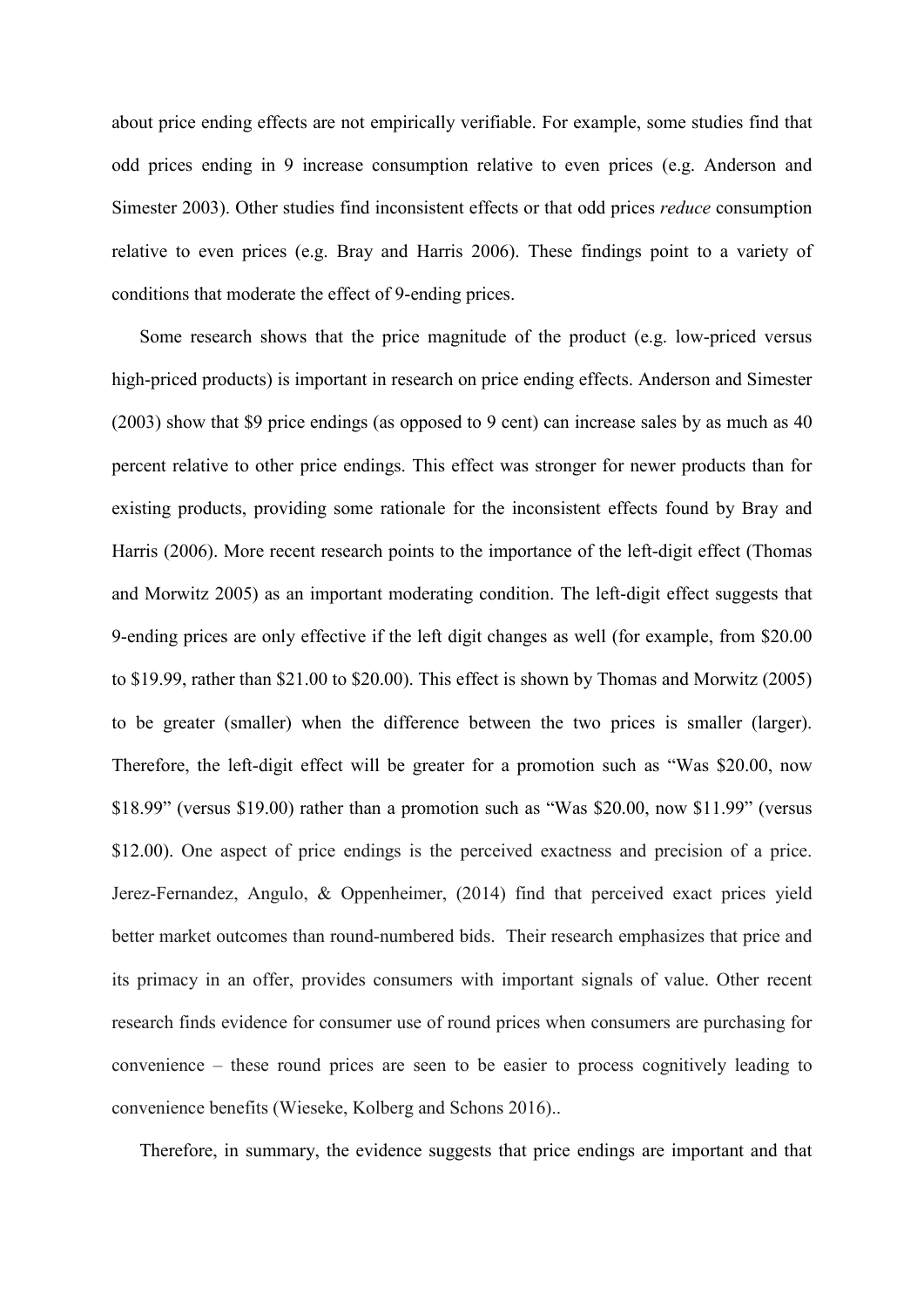small price changes can have a dramatic influence on sales. However, this is not a universal truth, and based on the majority of research the effectiveness of price endings seems to depend upon a variety of different factors including association with other low price cues, price magnitude, product newness to customers, changes to the left digit, and managerial interpretation of consumer response to price endings. While price movements and price endings need to be managed effectively, often the greatest challenge to sellers is how to price the quality or attributes of a product that influence whether something is considered a good or poor buy. These price-quality perceptions are considered in the next section.

#### **Price-quality perceptions**

Price is usually assumed to be inversely related to demand. This is illustrated in Dolan and Gourville's (2009) "Value-pricing thermometer" in Figure 24.1. Conventionally, a seller tries to increase the difference between price and cost of goods sold (profit) while consumers are more incentivized to buy, and the greater is the gap between perceived value to them and product price. The expected price— quality relationship is for higher prices to be linked to more attributes and better quality, because these lead to higher *perceived* and *objective* value. Research referred to earlier suggests that over time there is often a correlation between prices charged and the quality or attributes of a product or service. However, some research as well as extensive anecdotal evidence, suggests that there might be a positive relationship between price and perceived value in some circumstances – even though objective value and product attributes remains unchanged. Some pricing research shows consumers may infer quality from price when they lack the ability or motivation to process product-related information (Suri and Monroe 2003). Thus price *can* serve as a heuristic which provides information to consumers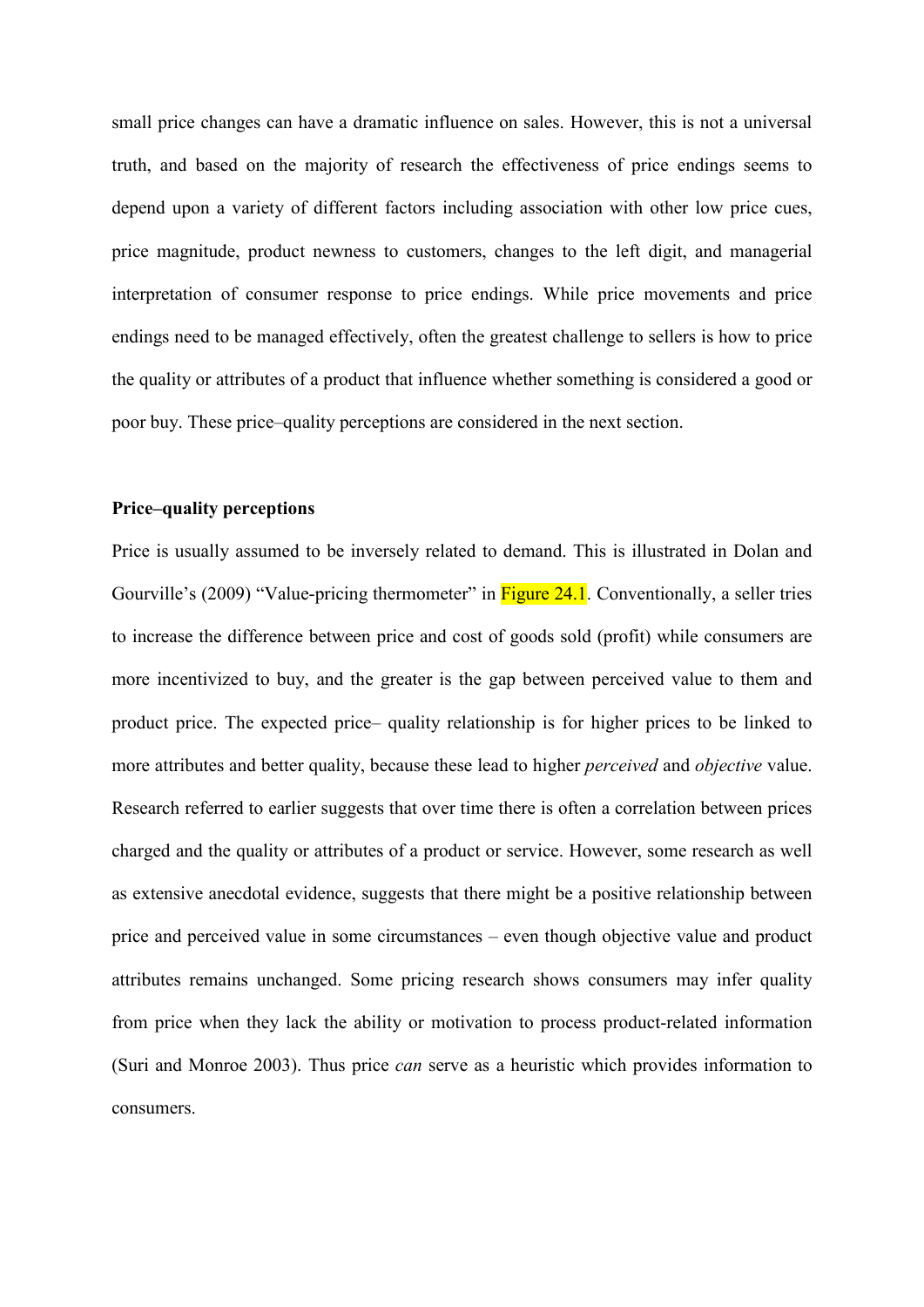[caption]**FIGURE 24.1** The value pricing thermometer (adapted from Dolan and Gourville 2009)

There are a number of circumstances when this price-quality relationship is likely. Higher prices may signal better quality to the consumer without adequate information; when product attributes are difficult to measure except through experience; or where there is high uncertainty on the part of the consumer about what to buy. Price might also be used as a quality signal where information search is difficult or there are few sources of available data (e.g. cars and electronic equipment versus perfume, clothes, or wine). The assumption underlying these perceived positive price-quality relationships is that as well as uncertainty and lack of information, price is also determined with reference to another or expected price point. The buyer's receptiveness to price is about what s(he) expects. Buyers also have some notion of perceived quality that can be different to objective quality. According to Zeithaml (1988), perceived quality involves a higher level of abstraction than specific attributes, and resembles attitude. Judgments about quality are made within a buyer's evoked set; comparisons with reference prices are critical. Such judgments about the superiority or excellence of a product or service is essentially user-based, rather than product- or manufacturing-based (Garvin 1983). This abstract view of quality is coupled with a view that buyers do not always know or remember prices paid, but encode prices in ways meaningful to them. This is parallel to the emotional and intuitive decision-making processes that Kahneman (2011) contrasts with more deliberate and cognitive approaches.

Recent research by Bornemann and Homburg (2011) suggests that with increasing psychological and temporal distance, price-quality relationships are more likely. People are more likely to construe price as indicating quality and less likely to focus on price as a cost,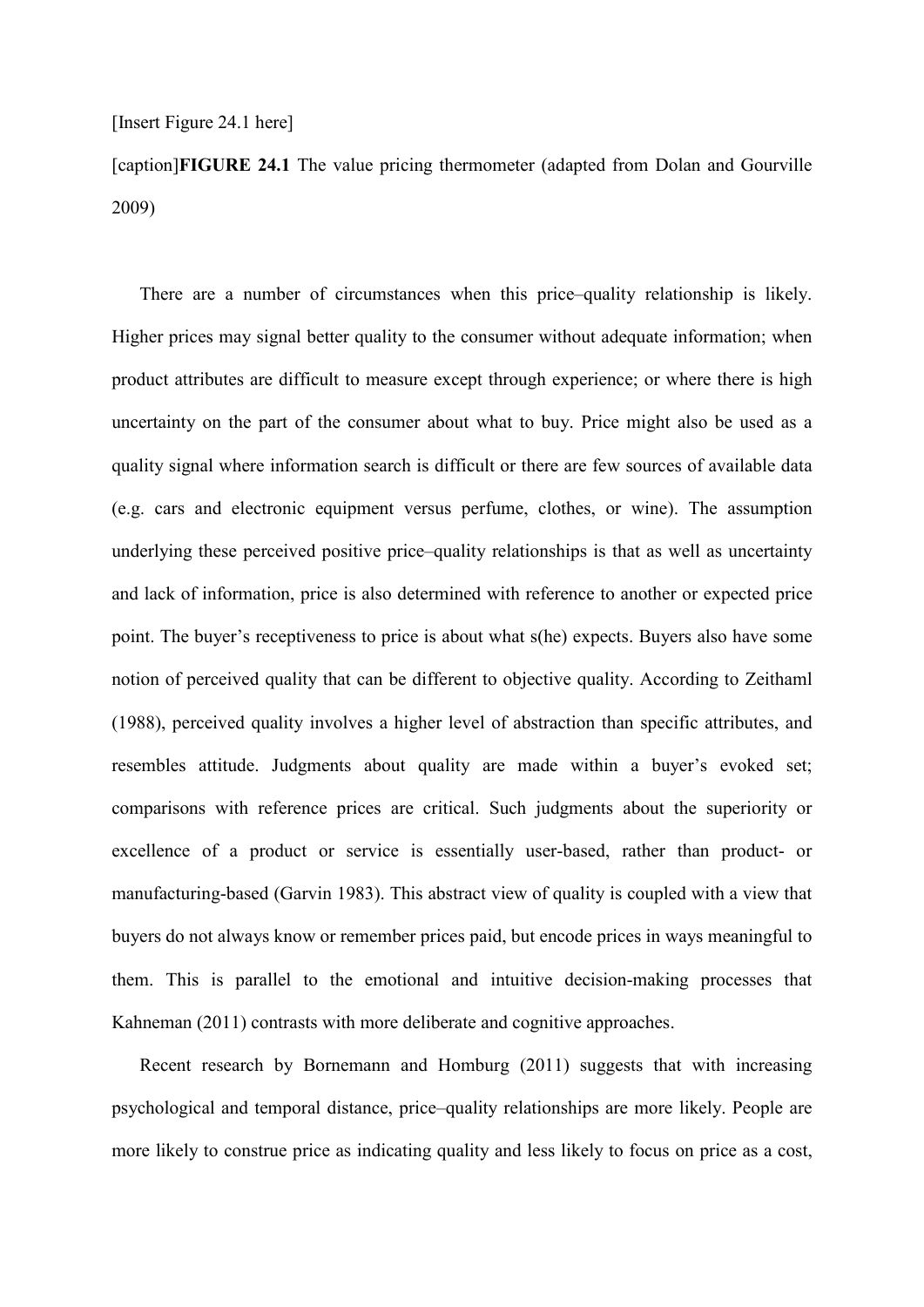the more distant they are from the purchase. Thus when a product is less part of a consumer's regular experience or when its purchase and consumption is for some time in the future, price-quality relationships are likely to be more pronounced. There is evidence that pricequality effects have decreased over the last three decades but still remain potent. Völckner and Hofmann (2007: 194) in a meta-analysis of price-quality relationship research conclude that over the period 1989–2006 the incidence of inverse price-quality relationships identified in the research literature declined. However they comment that:

consumers still use price as an important indicator of quality . . . . Managers must be aware that price-quality inferences remain important aspects of consumers' behavior and (should) consider them when setting prices . . . setting a low selling price or lowering a price with a discount not only lowers consumer costs but also threatens to lower their perceptions of product quality through negative signaling effects.

Thus, price-quality relationships are pervasive in many markets. However, there are limits to the extent that perceived value can be positively influenced by price. With the growth of social media, the buyer's ability to call-up data on price and quality comparisons has increased. Quality signaling using price may in the future require other strategies such as bundling and product augmentation to achieve increases in demand.

#### **Consumer price knowledge**

The extent to which consumers use different heuristics might depend upon the accuracy of their price knowledge. Consumer price knowledge has long been a subject of interest for practitioners and academics alike. Conventional neoclassical microeconomic models assume that consumers know the prices of the products they are purchasing. However, a wealth of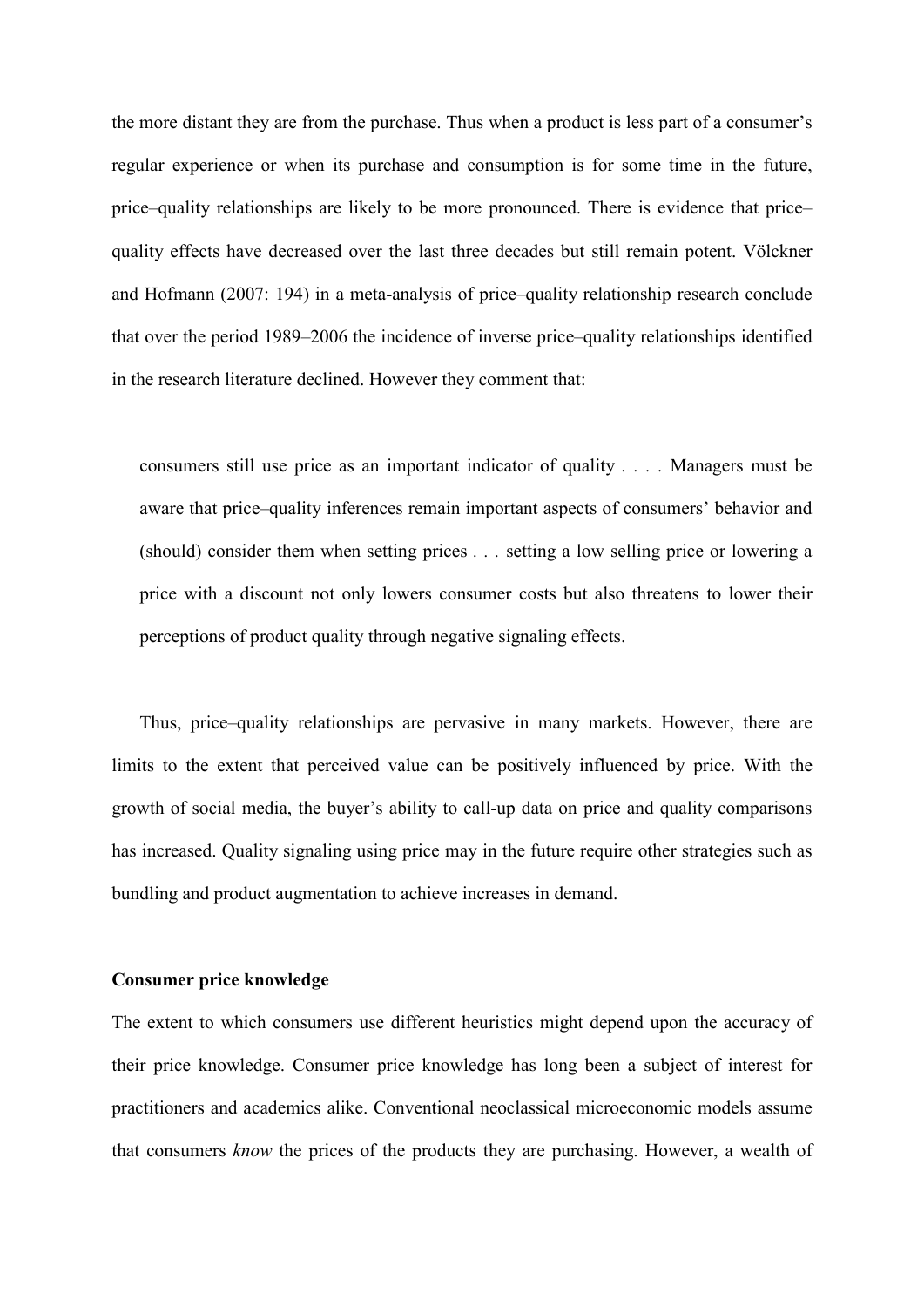research suggests that this might not be the case (Dickson and Sawyer 1990; Gabor and Granger 1961). If so, this has important implications for what is known about price, and about how consumers use price in their purchasing decisions. For example, reference pricing studies that use scanner data to model consumer reference prices based on past prices consumers have been exposed to may not be accurate, if this is the case. Likewise, how reference prices are formed must be subject to some kind of systematic bias that is not yet well understood. More recently, Monroe and Lee (1999), in reviewing contemporary and emerging perspectives on pricing, argue that initial research in this regard is limited because it relies on the ability of consumers to *recall* prices. Instead, they argue, consumers may have knowledge about prices in a relative sense (e.g. being able to rank from cheapest to most expensive), even if they cannot recall exact prices. Using a sample of French supermarket shoppers, Vanhuele and Drèze (2002) provide an explicit test of this and tap into recallable price knowledge (e.g. whether or not the consumer can recall the price), price recognition (e.g. whether or not they can recognize if they paid a particular price), and the ability to spot deals (e.g. whether or not they can tell if something is a good deal). Like Monroe and Lee (1999) they conclude that consumer price knowledge is more pervasive than the ability to recall a particular price. This may account for the findings of reference price research using scanner data. Therefore, while shoppers cannot recall past prices accurately, they have the ability to spot good deals and bad deals. Estelami and De Maeyer (2004) expand existing research by examining consumer price knowledge for durable goods. They find that price knowledge varies considerably across a range of durable goods (e.g. higher for essential goods and lower for recreational goods). They also find that purchase frequency and amount spent on advertising are important variables that can explain consumer price knowledge, whereby more frequently purchased products and heavily advertised goods are associated with higher price knowledge. More recent research shows how the number of low-priced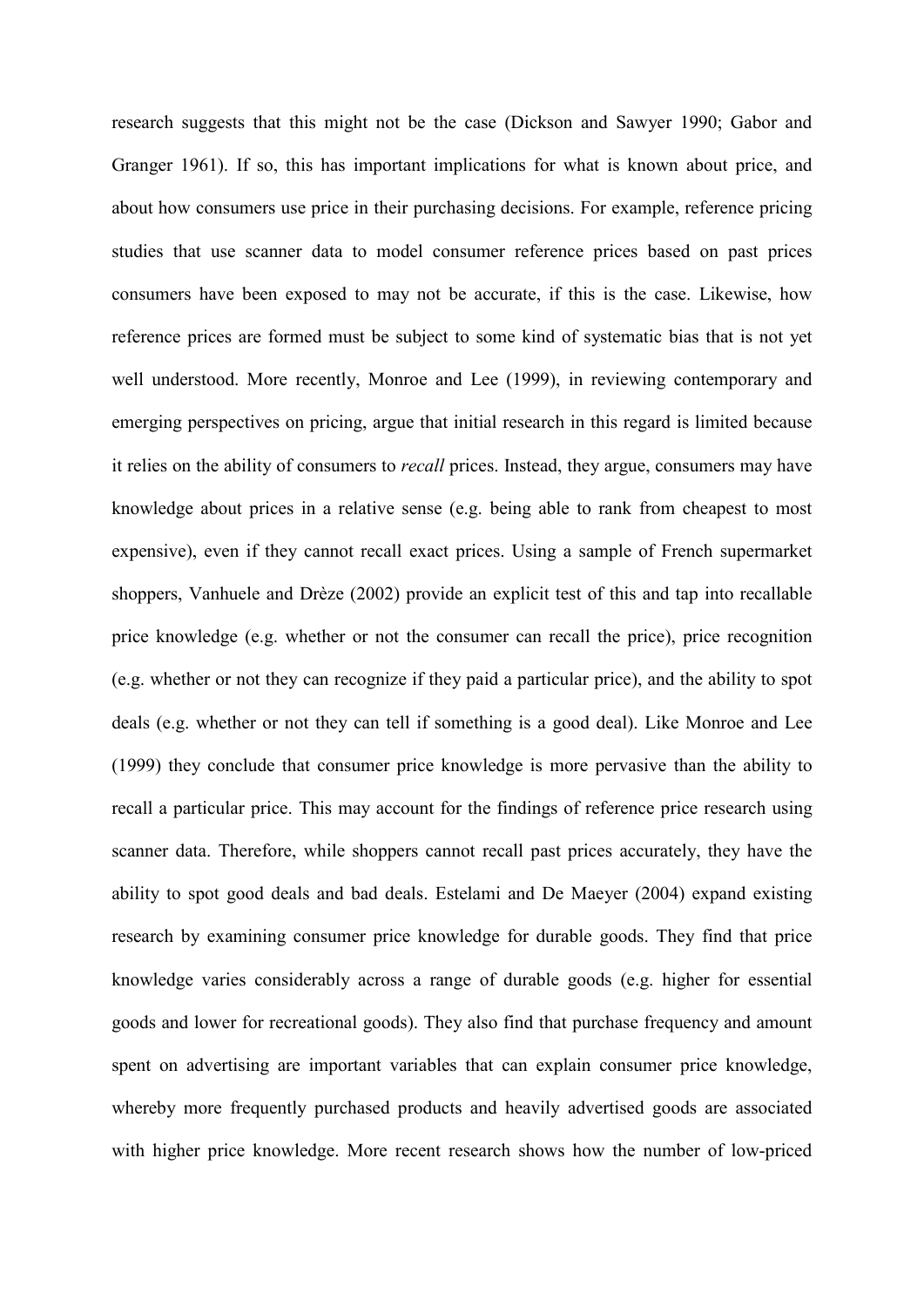items in a store can affect the degree to which the store has a low price image, and how different customers rely on different heuristics to make judgments in arriving at their perceptions. Specifically, they show that stores with greater numbers of low priced products are more likely to have a low-price image. However, this seems only to be the case for highknowledge consumers; low-knowledge consumers associate a low-price image with the ease to which low prices can be recalled (e.g. the salience of promotions and other low price cues). Therefore, consumer price knowledge is an important variable for marketers to understand. Its link with other psychological concepts within the domain of pricing is important for theoretical and practical reasons, not least because marketers' actions can influence this rather malleable and subjective variable.

#### Behavioral pricing concepts in non-market settings

So far the discussion has centered around market goods, but how are goods and services valued (and implicitly priced) when there is no market? In a free market economy, goods and services are sold for prices that reflect equilibrium between supply and demand, that is the costs of production and what people are willing to pay. Non-market goods or services (nonmarket goods) are not bought or sold directly and do not have a directly observable monetary value. Examples of this include nature-based recreation activities such as visiting public parks and gardens, wildlife viewing, or rock climbing. A basic purpose of government is to provide citizens with non-market goods and to place values on such goods so that investment can be prioritized. Such decisions require governments to have an accurate understanding of the values attributed to such goods by society. To estimate the value of non-market goods, several economic tools have been developed, including: contingent valuation surveys; attribute-based methods, and travel cost methods (Brown 2003). However, recently an alternative tool for valuing non-market goods – happiness economics – has been proposed.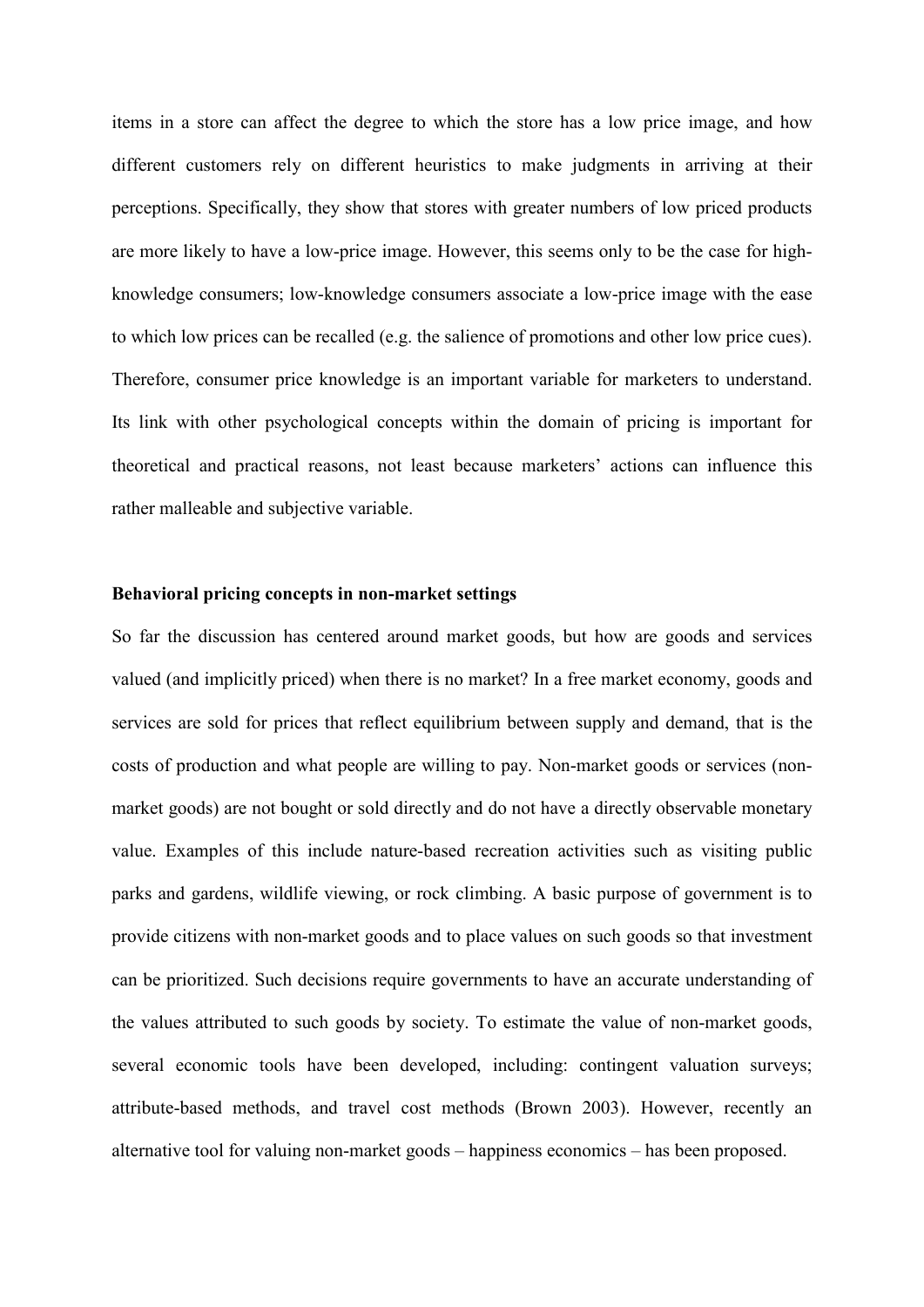In neoclassical economics, utility is not a psychological experience that occurs during or after consumption. Instead, utility is defined by revealed preference: preferences (i.e. utility) are revealed from behavior (*i.e.* choices) (Stigler 1950). Proponents of revealed preference argue that information about utility is captured by choice, assuming that consumers act as rational agents (Kahneman and Thaler 2006). The reliance on measuring value through economic measures of utility (e.g. revealed preference and stated preference methods) has recently been criticized (e.g. Kahneman and Thaler 2006). The field of behavioral economics refers to the attempt to develop economic theory by providing it with more psychologically plausible foundations (Johnson 2006). Much emphasis in behavioral economics concerning valuation of both market and non-market goods focuses on subjective well-being (happiness) as an experience-based measure of utility (Diener 2009; Kahneman and Krueger 2006).

The term subjective well-being refers to "a broad category of phenomena that includes people's emotional responses, domain satisfactions, and global judgments of life satisfaction" (Diener *et al.* 1999: 277). There are two distinctive components of subjective well-being: an affective part and a cognitive part (Diener et al. 1999; Kahneman 1999). The affective component refers to the presence of positive affect (*i.e.* emotions) and the absence of negative affect. The cognitive component of subjective well-being relates to an information-based appraisal of a person's life as a whole (Schwarz and Strack 1999).

Behavioral economists argue that experienced utility can be measured and is distinct from decision utility (Kahneman and Thaler 2006). In response to criticisms concerning the measurability of experience utility, Kahneman *et al.* (1997) nominate how the concept can be operationalized through instant (hedonic and affective experience during consumption), predicted (beliefs about the experienced utility of future outcomes), and remembered (past hedonic and affective experience) utility. Following these major advances in the field of subjective well-being, much work is underway that evaluates the contribution it can make to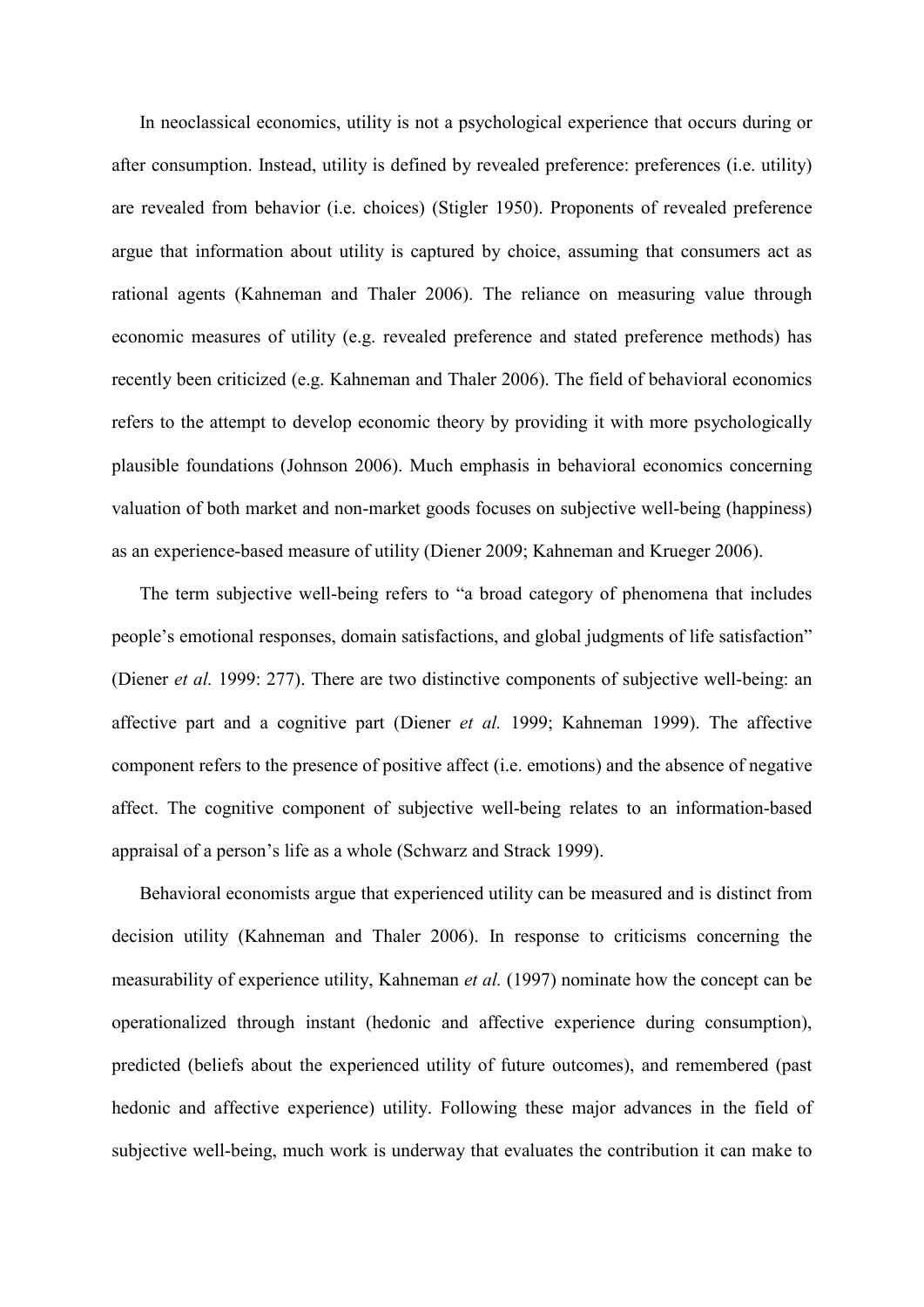informing policy decisions (Loomes 2007). In particular, experienced-based utility, by providing measures of subjective well-being, can provide an alternative to estimating prices.

Recent studies in this field have used measures of subjective well-being as a proxy for individual welfare This approach attempts to measures the marginal (dis)utility directly attributable to non-market goods. Although such an approach is still in its infancy, it has generally been applied in contexts that produce disutility and negative externalities, e.g. noise pollution (van Praag and Baarsma 2005), terrorism (Frey et al. 2009), droughts (Carroll et al. 2009), air pollution (Luechinger 2009) and flooding (Luechinger and Raschky 2009). Further empirical research using the experienced-utility approach offers potential to better understand and measure societal preferences concerning welfare maximization and public good investment decisions.

#### Implications for innovation in pricing

Probably one of the most important pricing innovations of the last decade is a move to more 'dynamic pricing'. Dynamic pricing, a strategy that changes prices rapidly to reflect changes in demand is something practiced crudely in the retail electricity sector for some time and with some success although Joskow and. Wolfram. (2012) propose greater and more refined use of dynamic pricing to enable better future resource use in the electricity industry. Kramer and Krueger (2016) identify dynamic pricing by Uber as one of the major contributors to its commercial success even though the ride-sharing platform also gained some notoriety among its consumers for this policy. However whilst the technique is becoming widespread, for instance in major sporting events, it is not necessarily consistent with improved profitability (Xu, Fader and Veeraraghavan, 2016).

The first and most important thing managers need to recognize is that getting the "right" price is critical for both revenue and profitability. Clearly, what is "right" depends as much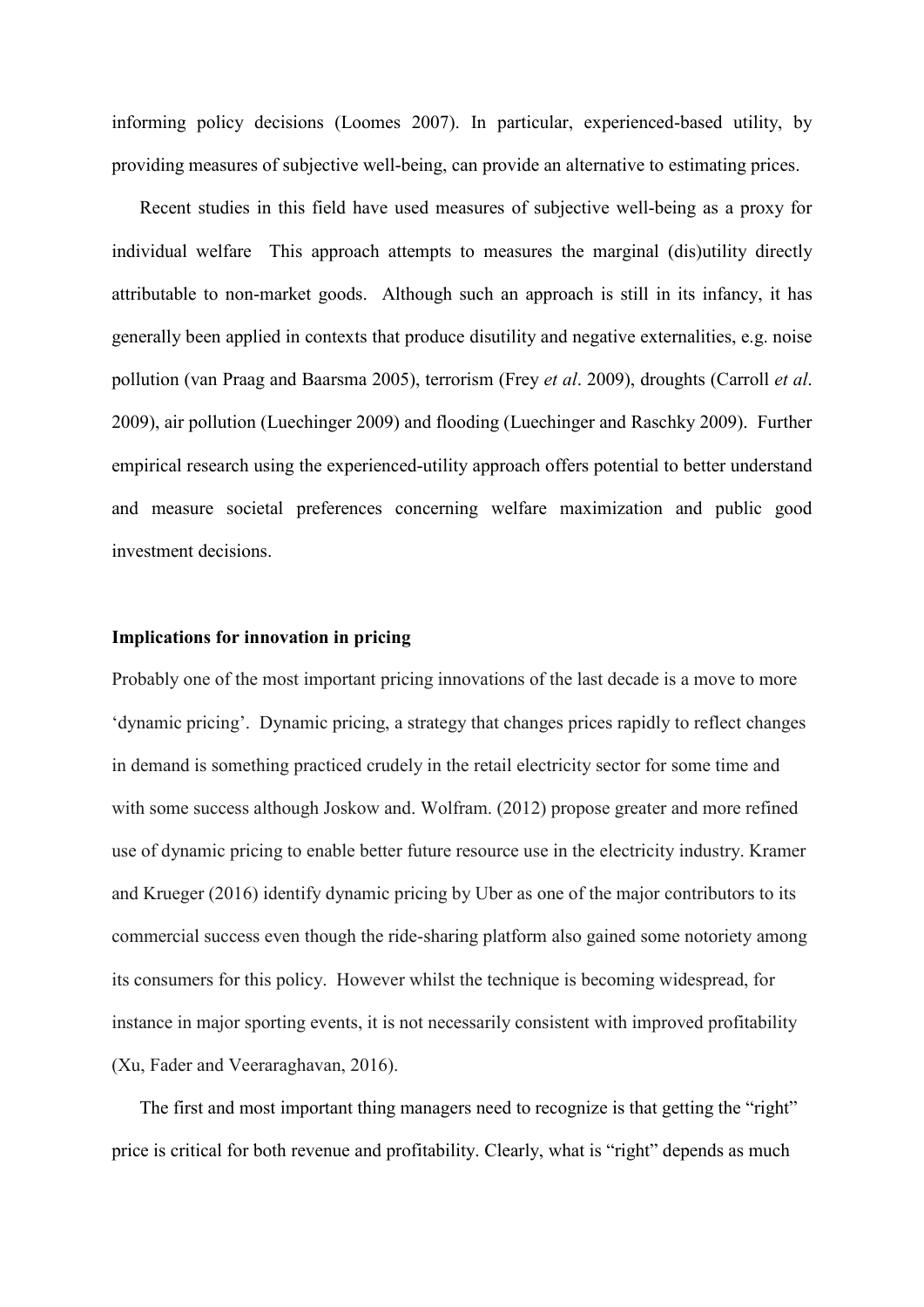on customers' differential response to different prices as it does on organizational objectives. But how can a manager gauge the "right price"? One way is through field experiments testing different price/promotion levels (Almquist and Wyner 2001), an area in which the direct mail industry has previously led the way and in which digital marketers are progressing rapidly (with caution) given increased behavioral data and the chance to manipulate customer exposure to information. Other alternatives exist and simple direct approaches may yield reasonable solutions in some cases (Miller, Hofstetter, Krohmer and Zhang 2011) Yet another part of the solution is the acknowledgment that the value of a product or service sets the upper limit for how high a price can be raised, and that value is made up of psychological and objective or utilitarian value. Managers must understand what this psychological value is and the attributes of their products and services which relate to it. The psychological value of a product is not only determined by its brand, rarity, and social norms, but is also affected by perceived fairness or "rightness" of a price. These issues of fairness may be influenced by how, when, and where prices are charged, and involve both affective as well as cognitive decision processes.

Gourville and Soman (2002) assert that consumers typically tend to look at price differences in terms of the saving as a proportion of actual price and as an indicator of the size of the incentive to enter the transaction. Similarly, they may resent prices that are not a reflection of the costs of a good and sellers may need to add features that justify the perception of higher costs. For some goods, a reference price might be used to identify what is "fair," while what is a fair price might be the subject of more intensive introspection for utilitarian goods compared to luxuries. These insights suggest buyers make various judgments about perceived value and a fair price that, in common with decision-making generally, suffer from extensive biases.

The manager needs to understand these processes and the reference points most salient to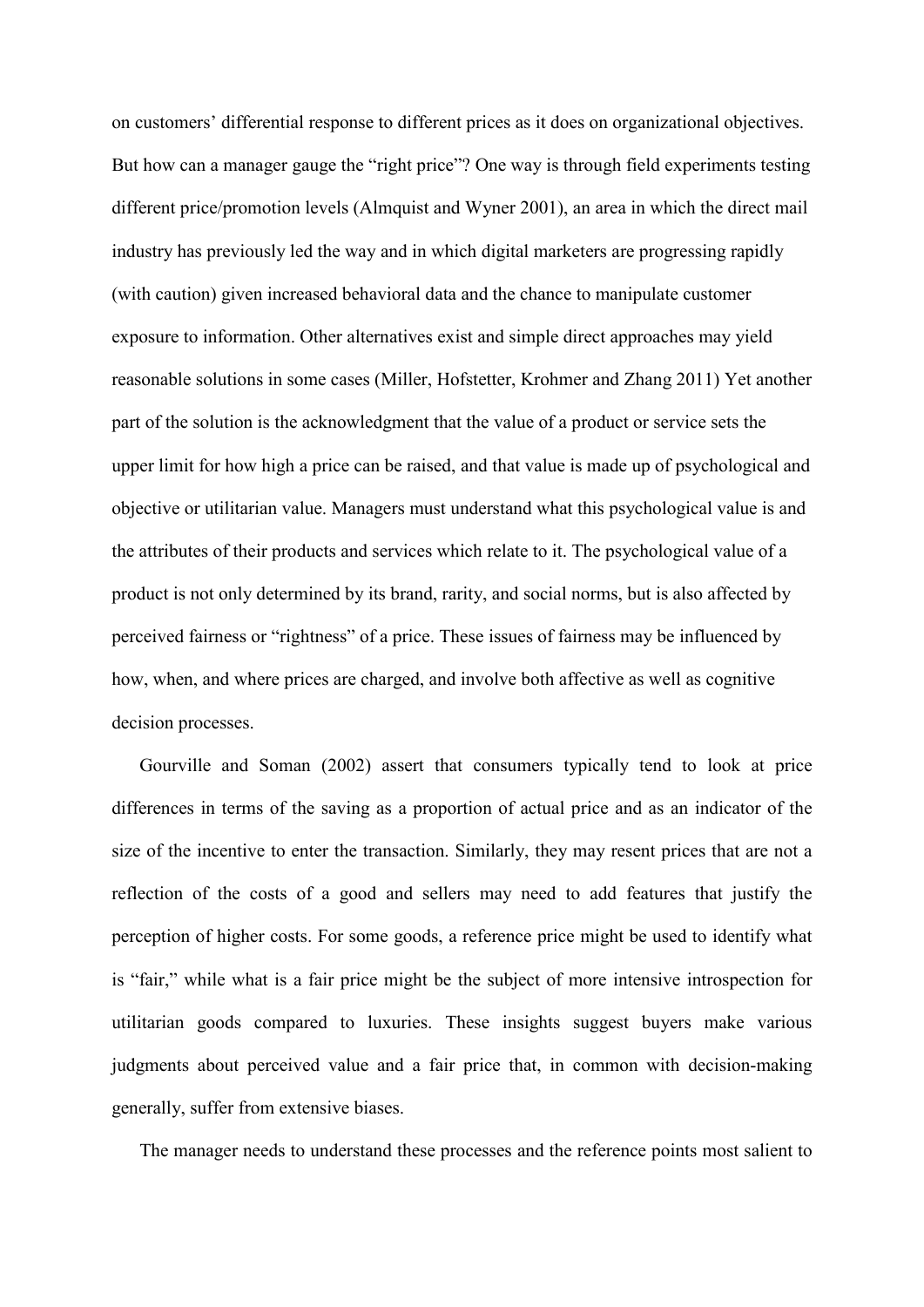their customers in order to be able to tweak price most effectively. Once these reference points are understood, managers must manage price expectations through establishing clear reference prices, avoiding major and discontinuous price hikes, invest in establishing some product uniqueness to avoid price comparisons, and establish benchmarks for good value by outlining favorable price comparisons with *different* products known for being good value. Finally, managers can avoid cost of goods sold comparisons by bundling, adding abstract features and focus cost comparisons using absorption costing.

In the end, WTP is driven not only by the "economic utility" of the transaction, but also by the "psychological utility" of the transaction. There are many levers that managers can use to increase psychological utility or reduce dissonance. For example, adjusting price endings is one way where small price changes have been shown to lead to large changes in demand in some circumstances. However, these findings are based upon a variety of different factors including the product's price magnitude, its relative newness, changes in the left digit, and accompanying promotional material with other low price cues. Managers must consider these moderating influences when setting price endings. When managing price, adjustments and sales promotions should ultimately be based on a longer-term pricing strategy, not just a knee-jerk reaction to competitors' promotional offerings. Maintaining pricing discipline through active management of reference prices and other salient consumer reference points will lead to more favorable price comparisons. However, reference price is multifaceted and managers must understand their individual customers and the reference prices those customers use in different circumstances, and their attributions of fairness. For example, nonmonetary sales promotions have been shown to take the focus off price and assist in maintaining reference price perceptions.

Ultimately consumers make apparently irrational decisions and bound their search behavior; sellers should be able to improve profitability by understanding these decision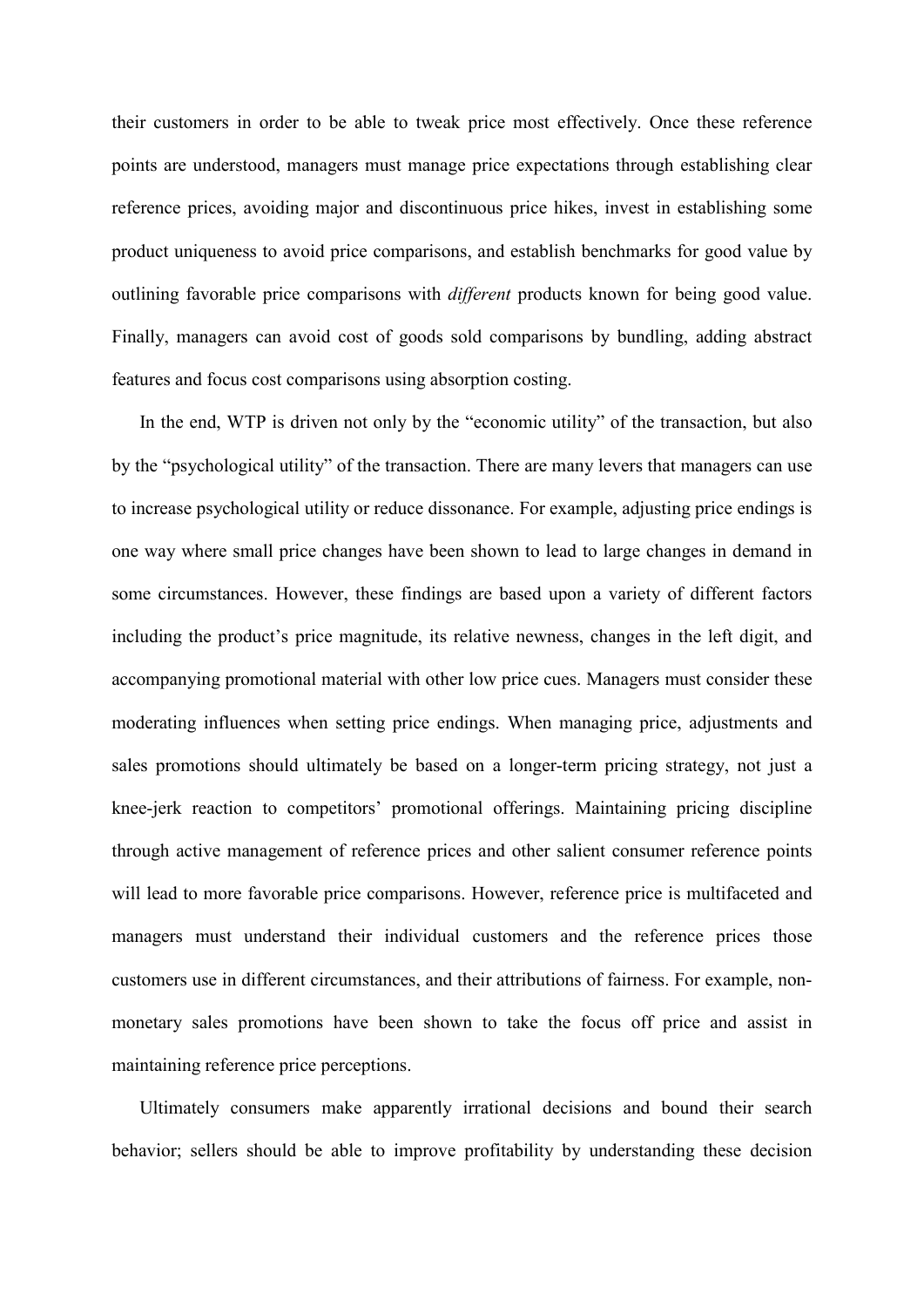processes. In summary, sellers must understand how WTP is influenced by objective value and psychological factors. They need to be able to estimate price sensitivity by customer, outlet, context, and use, and through establishing clear reference prices they need to integrate price decisions with the rest of the marketing mix.

#### **Conclusions**

This chapter has described how research into pricing, using behavioral concepts, represents a significant source of marketing innovation for alert sellers. Buyers without adequate information might make a number of seemingly conflicting purchasing decisions. Sometimes these are the result of time-saving heuristics or sometimes they are the result of apparently irrational behavior. Consumers often behave in somewhat counter-intuitive ways (e.g. using price as an indicator of quality, purchasing more with trivial price changes) and do not always have accurate information (e.g. low price knowledge) on which to base their decisions. These decisions might be thought of as irrational but stem from the key driver of behavior  $$ perceived value. Price, a seemingly objective variable, may be interpreted by consumers in a *seemingly* subjective way. In order to understand how consumers might respond to price, managers must understand the reference points and heuristics that consumers use.

However, the information customers and companies are now being provided is changing the nature of transactions that take place and allowing buyers to be better matched with sellers. Further research can make a contribution by integrating the concepts discussed within this chapter into a new information rich environment.

#### **References**

Ahmetoglu, G., Fried, S., Dawes, J. and Furnham, A. (2010) Pricing practices: Their effects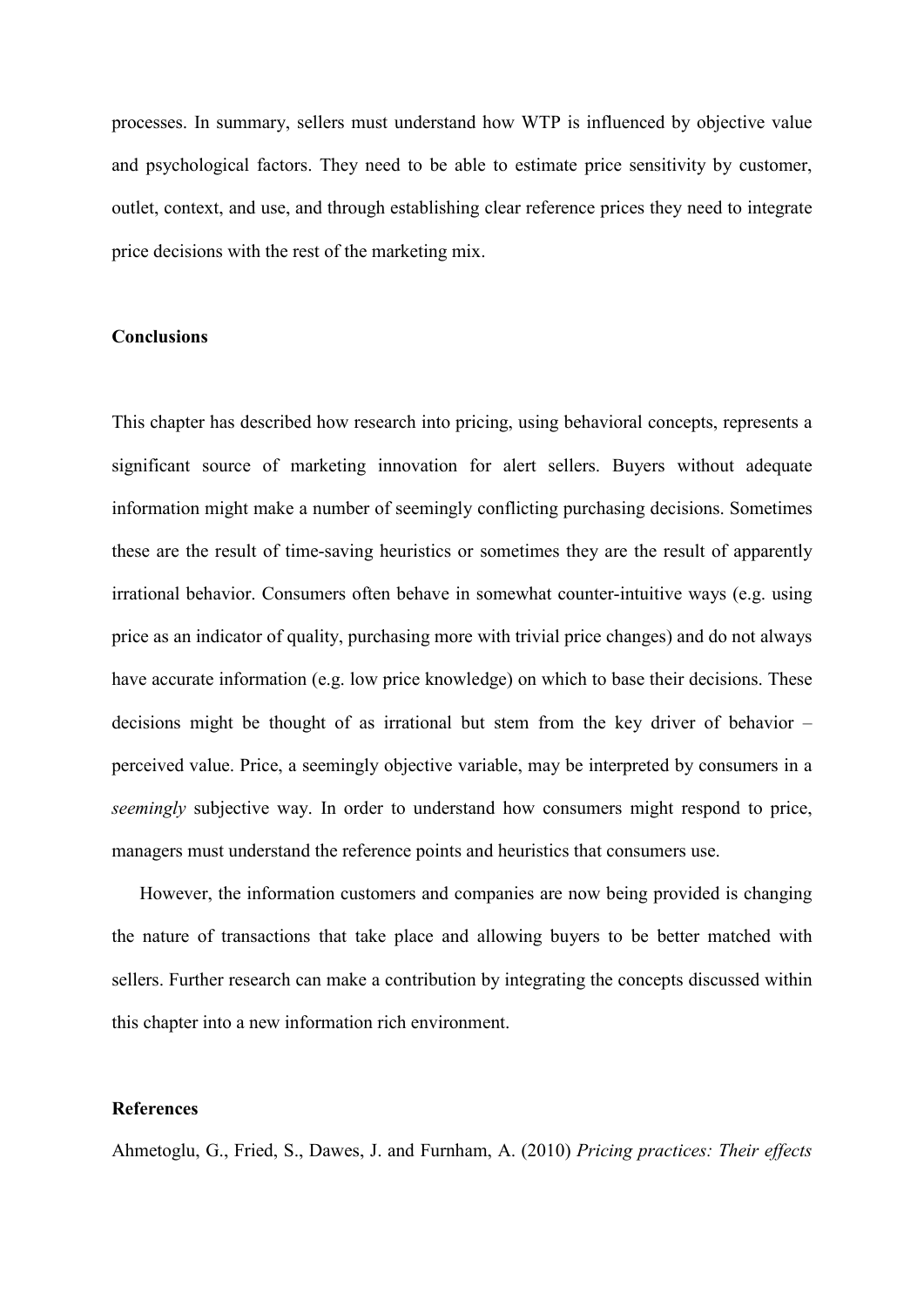on consumer behaviour and welfare, report prepared for the Office of Fair Trading, London, March 2010.

- Alba, J. W., Mela, C. F., Shimp, T. A., and Urbany, J. E. (1999) The effect of discount frequency and depth on consumer price judgments. Journal of Consumer Research, 26 (September), pp. 99–114.
- Almquist, E. and Wyner, G. (2001) Boost your marketing ROI with experimental design. Harvard Business Review, 79 (October), pp. 135-55.
- Anderson, E. T. and Simester, D. I. (2003) Effects of \$9 price endings on retail sales: Evidence from field experiments. *Quantitative Marketing and Economics*, 1 (1), pp. 93– 110.
- Anderson, E. W. and Sullivan, M. W. (1993) The antecedents and consequences of customer satisfaction for firms. Marketing Science, 12 (2), pp. 125-143.
- BBC (2015) Do pay-what-you-want pricing strategies really work? Retrieved from http://www.bbc.co.uk/news/uk-england-33609867.
- Biswas, A. and Blair, E. A. (1991) Contextual effects of reference prices in retail advertisements. Journal of Marketing, 55 (July), pp.  $1-12$ .
- Bolton, L. E., Warlop, L., and Alba, J. W. (2003) Consumer perceptions of price (un)fairness. Journal of Consumer Research, 29 (March), pp. 474–91.
- Bornemann, T. and Homburg, C. (2011) Psychological distance and the dual role of price. Journal of Consumer Research, 38 (October), Pre-published March 18 2011.
- Bray, J. P. and Harris, C. (2006) The effect of 9-ending prices on retail sales: A quantitative UK based field study. Journal of Marketing Management, 22 (5–6), pp. 601–17.
- Brown, T. (2003) Introduction to stated preference methods. In: Champ, P., Boyle K., and Brown, T. (eds) A primer on nonmarket valuation (the economics of non-market goods and resources). New York: Springer, pp. 99–110.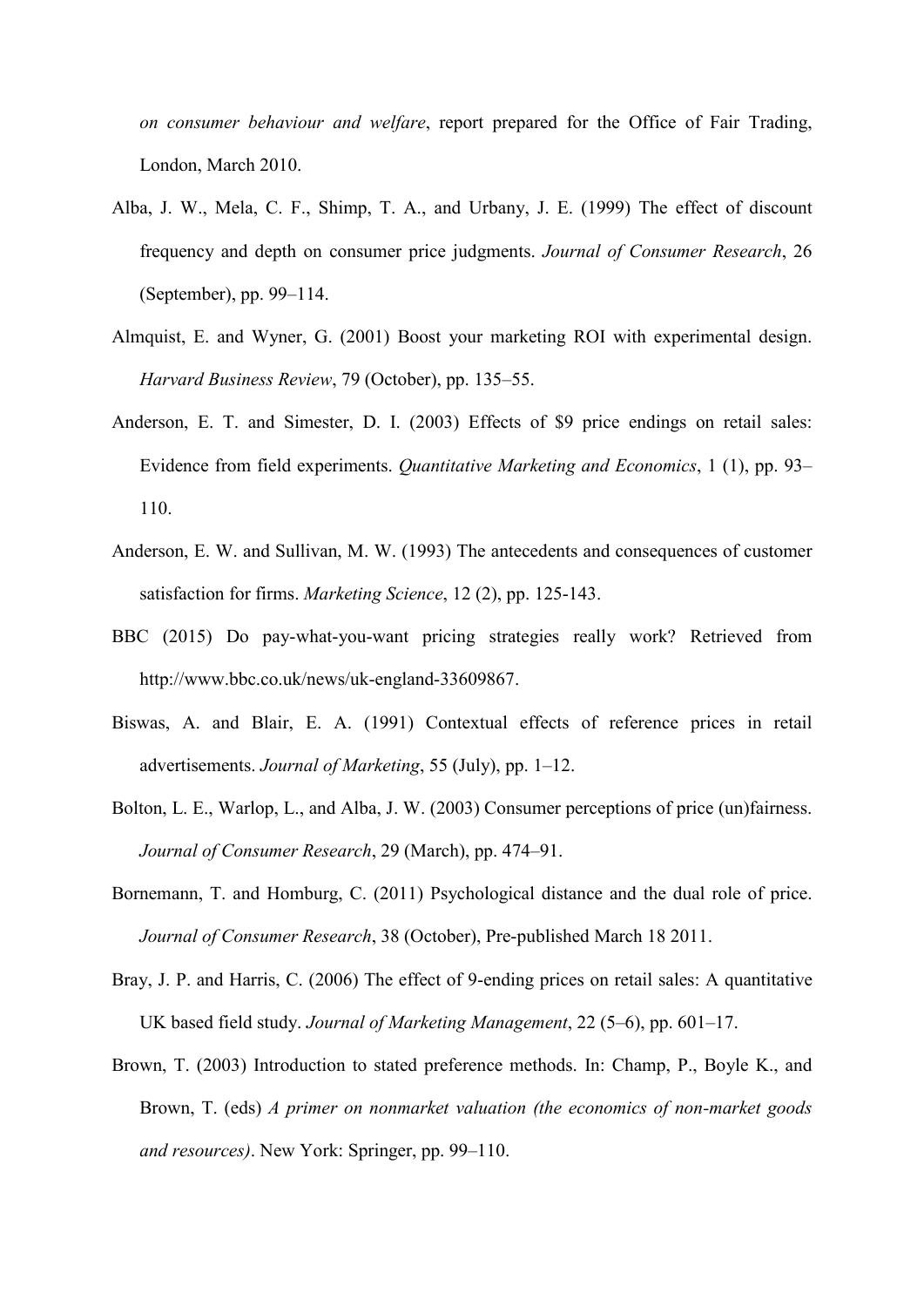- Campbell, M. C. (1999) Perceptions of price unfairness: Antecedents and consequences. Journal of Marketing Research, 36 (2), pp. 187–99.
- Carroll, N., Frijters, P. and Shields, M. A. (2009) Quantifying the costs of drought: new evidence from life satisfaction data. Journal of Population Economics, 22(2), pp. 445-461.
- Cespedes, F. V., Shapiro, B. P., and Ross, E. B. (2011) Pricing, profits and customer value (Note 9-811-016). Boston, MA: Harvard Business School.
- Chandon, P., Wansink, B., and Laurent, G. (2000) A benefit congruency framework of sales promotion effectiveness. Journal of Marketing, 64 (4), pp. 65–81.
- Cramer, J. and Krueger, A.B. (2016) Disruptive change in the taxi business: The case of Uber. American Economic Review: Papers & Proceedings, 106 (5), pp.177–182
- Diamond, W. D. and Campbell, L. (1989) The framing of sales promotions: Effects on reference price change. In: Srull, T. S. (ed.) Advances in consumer research, Volume 16. Provo, UT: Association for Consumer Research, pp. 241–7.
- Dickson, P. R. and Sawyer, A. G. (1990) The price knowledge and search of supermarket shoppers. Journal of Marketing, 54 (July), pp. 42–53.
- Diener, E. (2009) Well-being for public policy. New York: Oxford University Press.
- Diener, E., Suh, E., Lucas, R., and Smith, H. (1999) Subjective well-being: Three decades of progress. Psychological Bulletin, 125 (2), pp. 276–302.
- Dolan, R. J. and Gourville, J. T. (2009) Principles of pricing (Note 9-506-021). Boston: Harvard Business School.
- Estelami, H. and De Maeyer, P. (2004) Product category determinants of price knowledge for durable consumer goods. Journal of Retailing, 80 (2), pp. 129–37.
- Frey, B. S., Luechinger, S. and Stutzer, A. (2009) The life satisfaction approach to valuing public goods: The case of terrorism. *Public Choice*, 138 (3-4), pp. 317-345.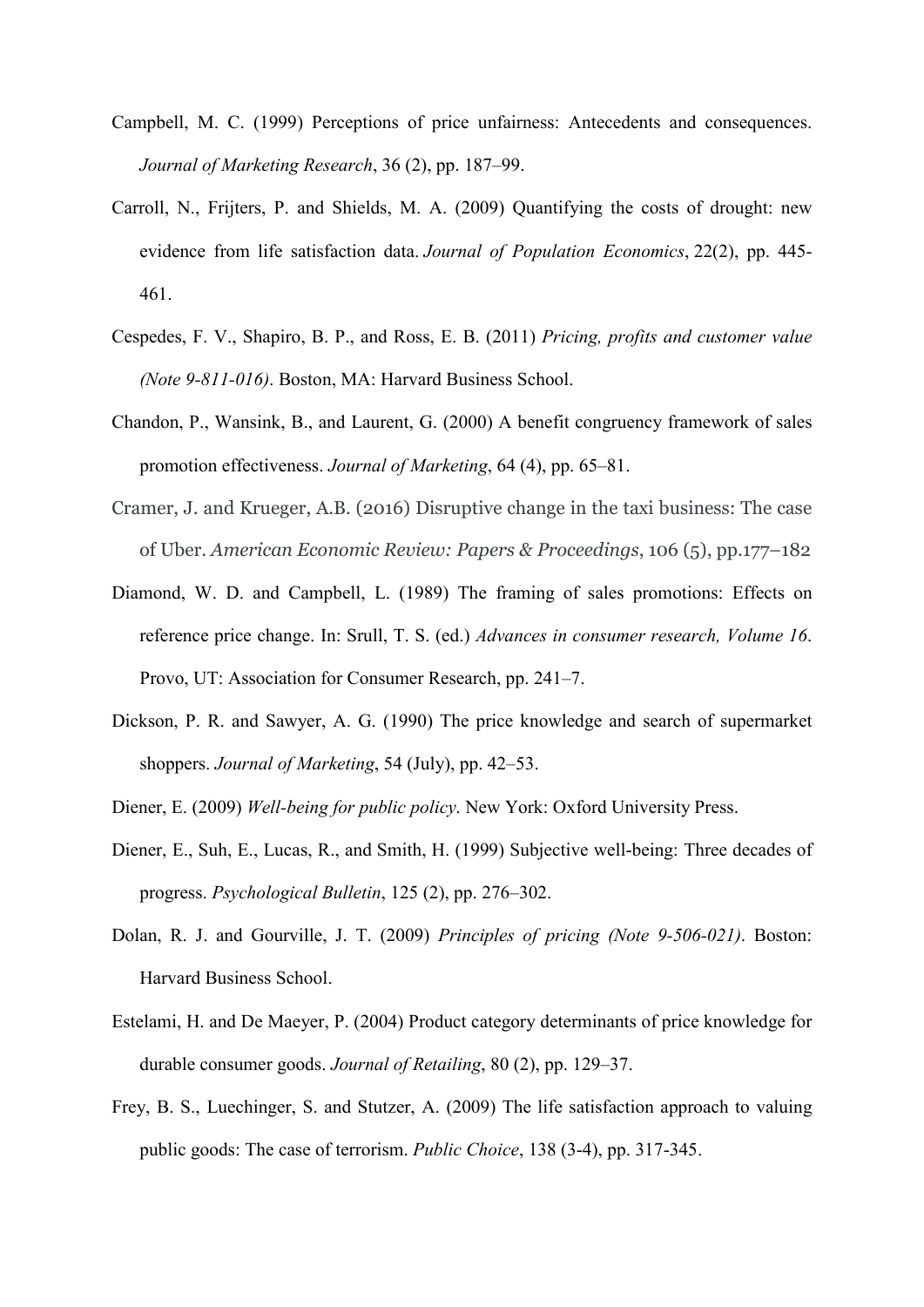- Gabor, A. and Granger, C. W. J. (1961) On the price consciousness of consumers. Applied *Statistics*, 10 (November), pp. 170–88.
- Garvin, D. A. (1983) Quality in the line. *Harvard Business Review*, 61, pp. 65–73.
- Gourville, J. T. (1999) Note on behavioral pricing (Note 9-599-114). Boston: Harvard Business School.
- Gourville, J. and Soman, D. (2002) Pricing and the psychology of consumption. *Harvard* Business Review, September 2002. Reprint R0209G.
- Grewal, D., Monroe, K. B., and Krishnan, R. (1998) The effects of price-comparison advertising on buyers' perceptions of acquisition value, transaction value, and behavioral intentions. *Journal of Marketing*, 62(2), pp. 46–59.
- Guéguen, N. and Legoherel, P. (2004) Numerical encoding and odd-ending prices: The effect of a contrast in discount perception. European Journal of Marketing, 38 (1/2), pp. 194– 208.
- Gupta, S. and Cooper, L. G. (1992) The discounting of discounts and promotion thresholds. Journal of Consumer Research, 19 (December), pp. 401–11.
- Howard, D. J. and Kerin, R. A. (2006) Broadening the scope of reference price advertising research: A field study of consumer shopping involvement. Journal of Marketing, 70 (October), pp. 185–204.
- Jerez-Fernandez, A., Angulo, A. N., and Oppenheimer, D. M. (2014) Show me the numbers precision as a cue to others' confidence. *Psychological Science*, 25 (2), pp. 633-635.
- Johnson, E. J. (2006) Things that go bump in the mind: How behavioral economics could invigorate marketing. Journal of Marketing Research, 43 (3), pp. 337–40.
- Joskow, P. L. and Wolfram, C. D. (2012) Dynamic pricing of electricity. American Economic Review, 102 (3), pp. 381-85.

Kahneman, D. (1999) Objective happiness. In: Kahneman, D., Diener E., and Schwarz N.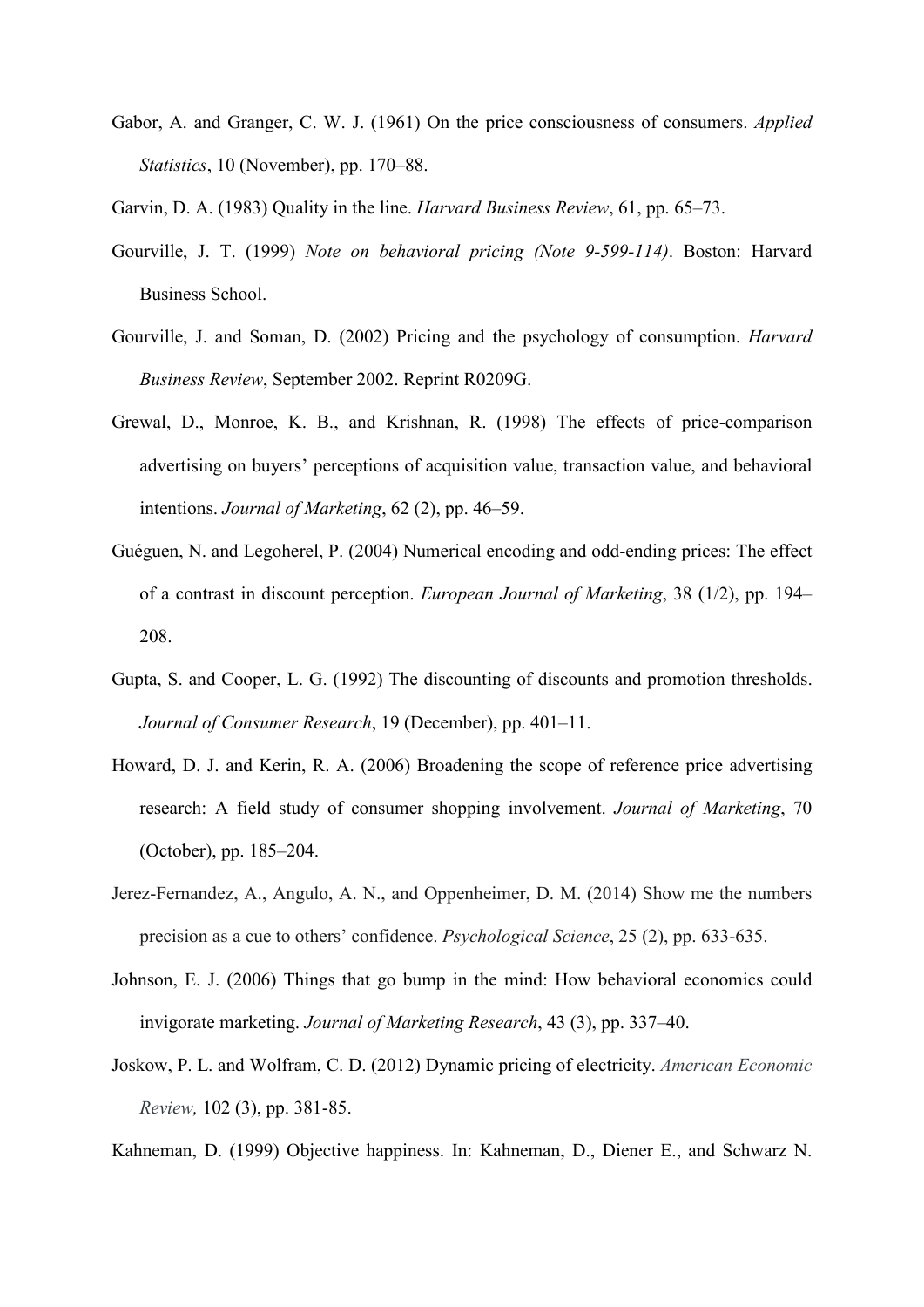(eds) Well-being: The foundations of hedonic psychology. New York: Russell Sage Foundation, pp. 3-25.

Kahneman, D. (2011) Thinking fast and thinking slow. New York: Farrar, Straus and Giroux.

- Kahneman, D. and Krueger, A. B. (2006) Developments in the measurement of subjective well-being. Journal of Economic Perspectives, 20 (1), pp. 3–24.
- Kahneman, D. and Thaler, R. H. (2006) Utility maximization and experienced utility. Journal of Economic Perspectives, 20 (1), pp. 221-34.
- Kahneman, D. and Tversky, A. (1979) Prospect theory: An analysis of decision under risk. *Econometrica*, 47 (March), pp. 263–91.
- Kahneman, D., Wakker, P., and Sarin, R. (1997) Back to Bentham? Exploration of experienced utility. The Quarterly Journal of Economics, 112 (2), pp. 375–405.
- Kalyanaram, G. and Little, J. D. C. (1994) An empirical analysis of latitude of price acceptance in consumer package goods. Journal of Consumer Research, 21 (3), pp. 408– 18.
- Karmarkar, U. R., Shiv, B., and Knutson, B. (2015) Cost conscious? The neural and behavioral impact of price primacy on decision making. Journal of Marketing Research,  $52(4)$ , pp. 467-481.
- Kumar, V. and Reinartz, W. (2016) Creating enduring customer value. Journal of Marketing, 80(6), pp. 36-68.
- Loomes, G. (2007) (How) can we value health, safety and the environment? Journal of Economic Psychology, 27, pp. 713–36.
- Lowe, B. (2015) Should consumers request cost transparency? Cost transparency in consumer markets. European Journal of Marketing, 49 (11/12), pp. 1992-1998.
- Lowe, B. and Alpert, F. (2007) Measuring reference price perceptions for new product categories: Which measure is best? Journal of Product & Brand Management, 16 (2), pp.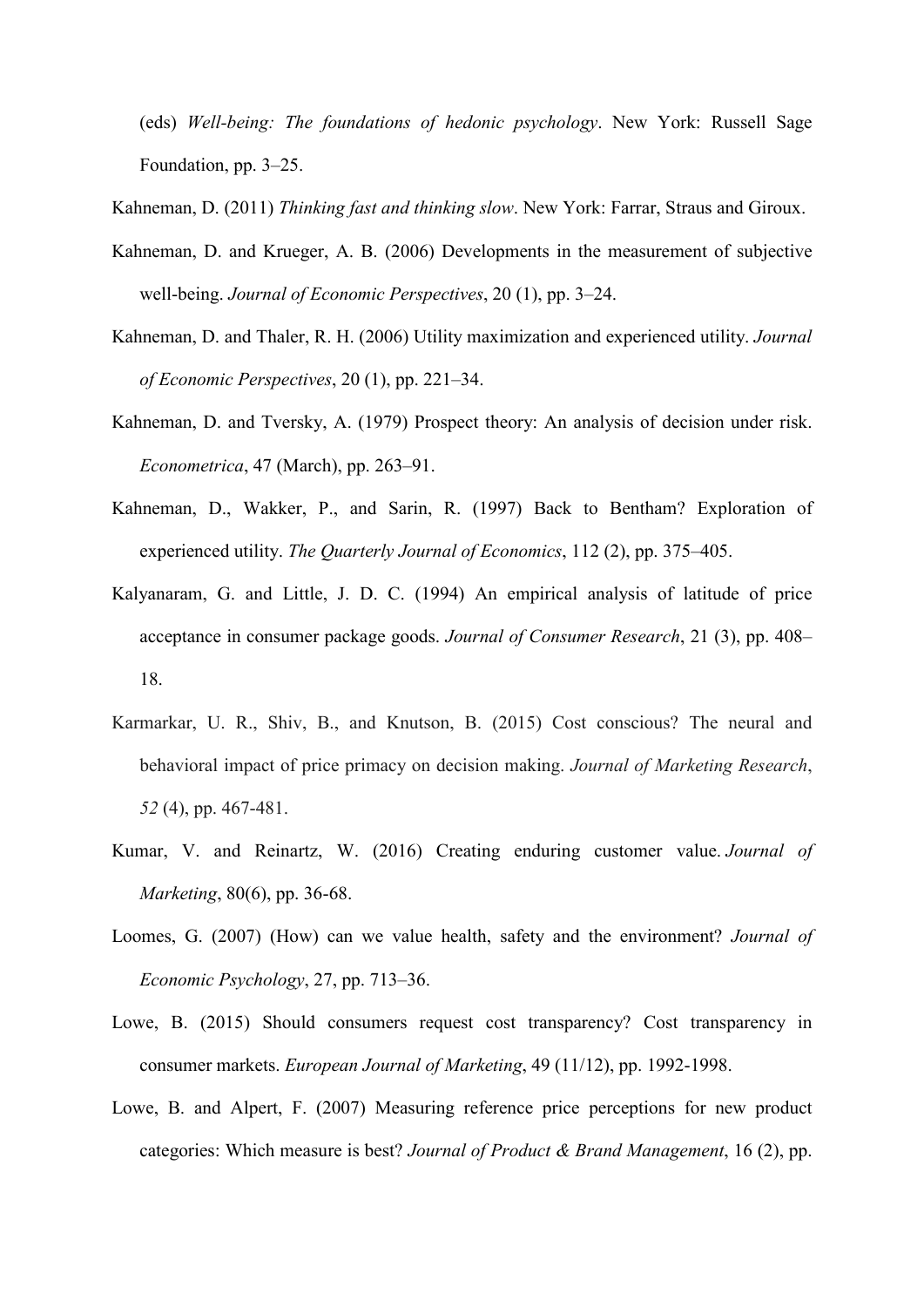$132 - 41$ .

- Lowe, B, and Alpert, F, (2010) The formation and evolution of reference price perceptions in new product categories. Psychology & Marketing, 27 (9), pp. 846–73.
- Lowe, B. and Barnes, B. (2012) Consumer perceptions of monetary and nonmonetary promotions for new product. Journal of Marketing Management, 28 (5-6), pp. 629-651.
- Luechinger, S. and Raschky, P. A. (2009). Valuing flood disasters using the life satisfaction approach. Journal of Public Economics, 93 (3), pp. 620-633.
- Luechinger, S. (2009). Valuing air quality using the life satisfaction approach. The Economic *Journal*, 119 (536), pp. 482-515.
- Marn, M. V., Roegner, E. V., and Zawada, C. C. (2003) Pricing new products. McKinsey *Quarterly*,  $3$  (July), pp. 40–9.
- Mazumdar T., Raj, S. P., and Sinha I. (2005) Reference price research: Review and propositions. Journal of Marketing, 69 (4), pp. 84–102.
- Miller, K. H., Hofstetter, R., Kromer, H. and Zhang, Z. J. (2011), How should consumers' willingness-to-pay be measured? An empirical comparison of state-of-the-art approaches, Journal of Marketing Research, 48 (1), pp. 172-184.
- Mohan, B., Buell, R. W. and John, L. K. (2014) Lifting the veil: the benefits of cost transparency, Working Paper 15-017, Harvard Business School, Boston, MA.
- Monroe, K. B. (1971) Measuring price thresholds by psychophysics and latitudes of acceptance. Journal of Marketing Research, 8 (4), pp. 460-464.
- Monroe, K. B. and Lee, A. Y. (1999) Remembering versus knowing: Issues in buvers' processing of price information. Journal of the Academy of Marketing Science, 27, pp.  $207 - 25$
- Mortishead, C. (2008) Philips changes the mood with warm intimate massager. The Times, 6 September Retrieved 2008. from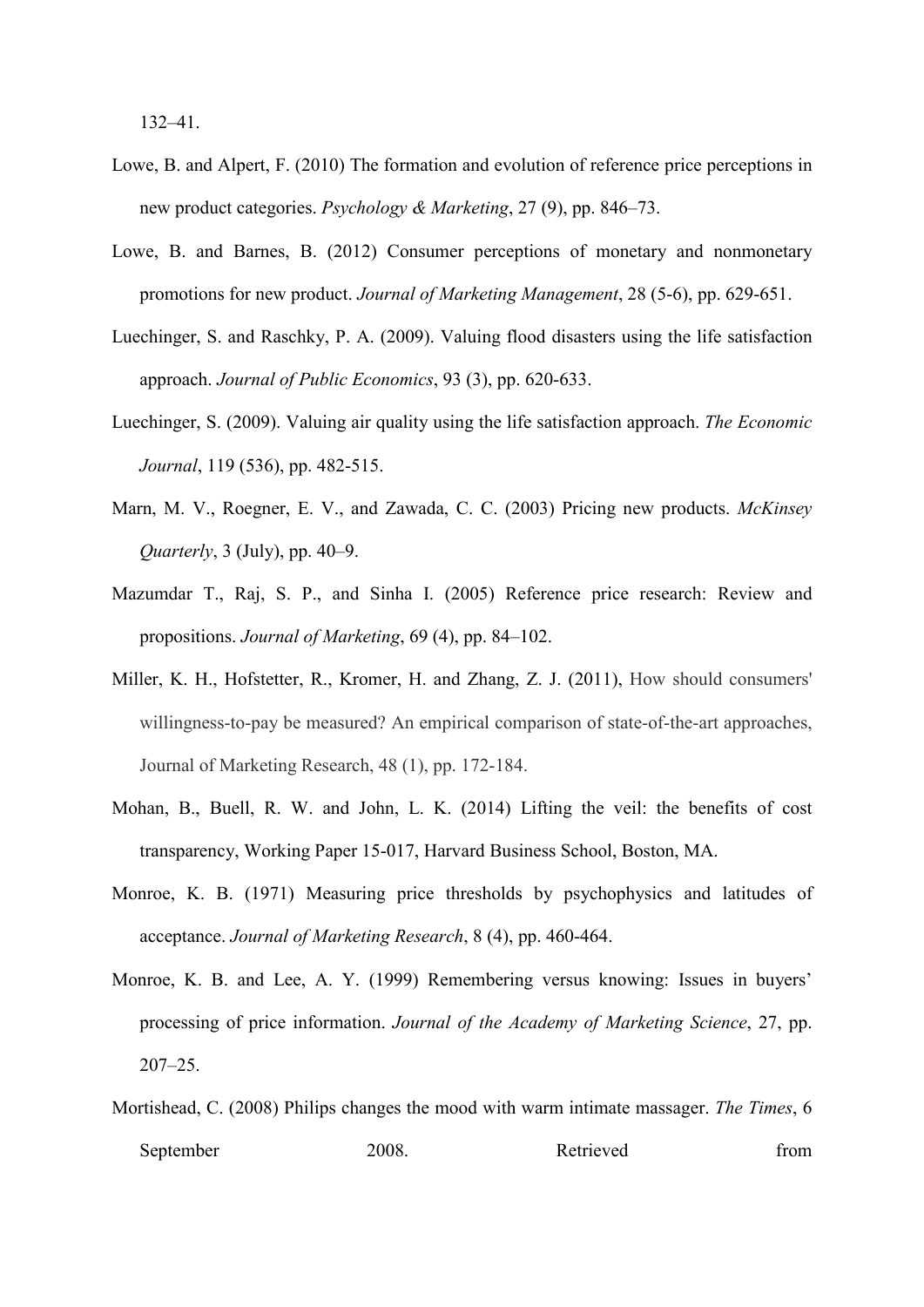http://www.timesplus.co.uk/tto/news/?login=false&url=http%3A%2F%2F www.thetimes.co.uk%2Ftto%2Fbusiness%2Findustries%2Ftechnology%2F.

- Murray, J. and Sarantis, N. (1999) Price-quality relations and hedonic price indexes for cars in the United Kingdom. International Journal of the Economics of Business,  $6(1)$ , pp. 5– 27.
- Nagle, T. T. and Hogan, J. E. (2006) The strategy and tactics of pricing: A guide to growing *more profitably*, 4th edition. Upper Saddle River, NJ: Prentice Hall.
- Parasuraman, A. (1997) Reflections on gaining competitive advantage through customer value. Journal of the Academy of Marketing Science, 25 (2), p. 154.
- Parasuraman, A. and Grewal, D. (2000) The impact of technology on the quality-valueloyalty chain: a research agenda. Journal of the Academy of Marketing Science, 28(1), pp. 168-174
- Sánchez-Fernández, R. and Iniesta-Bonillo, M. Á. (2007) The concept of perceived value: a systematic review of the research. Marketing Theory, 7 (4), pp. 427–51.
- Schindler, R. M. (2006) The 99-price ending as a signal of a low-price appeal. *Journal of Retailing*, 82(1), pp. 71–7.
- Schindler, R. M. and Kibarian, T. M. (2001) Image communicated by the use of 99 endings in advertised prices. Journal of Advertising, 30 (Winter), pp. 95–9.
- Schindler, R. M. and Kirby, P. N. (1997) Patterns of right-most digits used in advertised prices: Implications for nine-ending effects. Journal of Consumer Research, 24 (September), pp. 192–201.
- Schwarz, N. and Strack, F. (1999) Reports of subjective well-being: Judgmental processes and their methodological implications. In: Kahneman, D., Diener N. and Schwarz, N. (eds) Well-being: The foundations of hedonic psychology. New York: Russell Sage Foundation, pp. 61–84.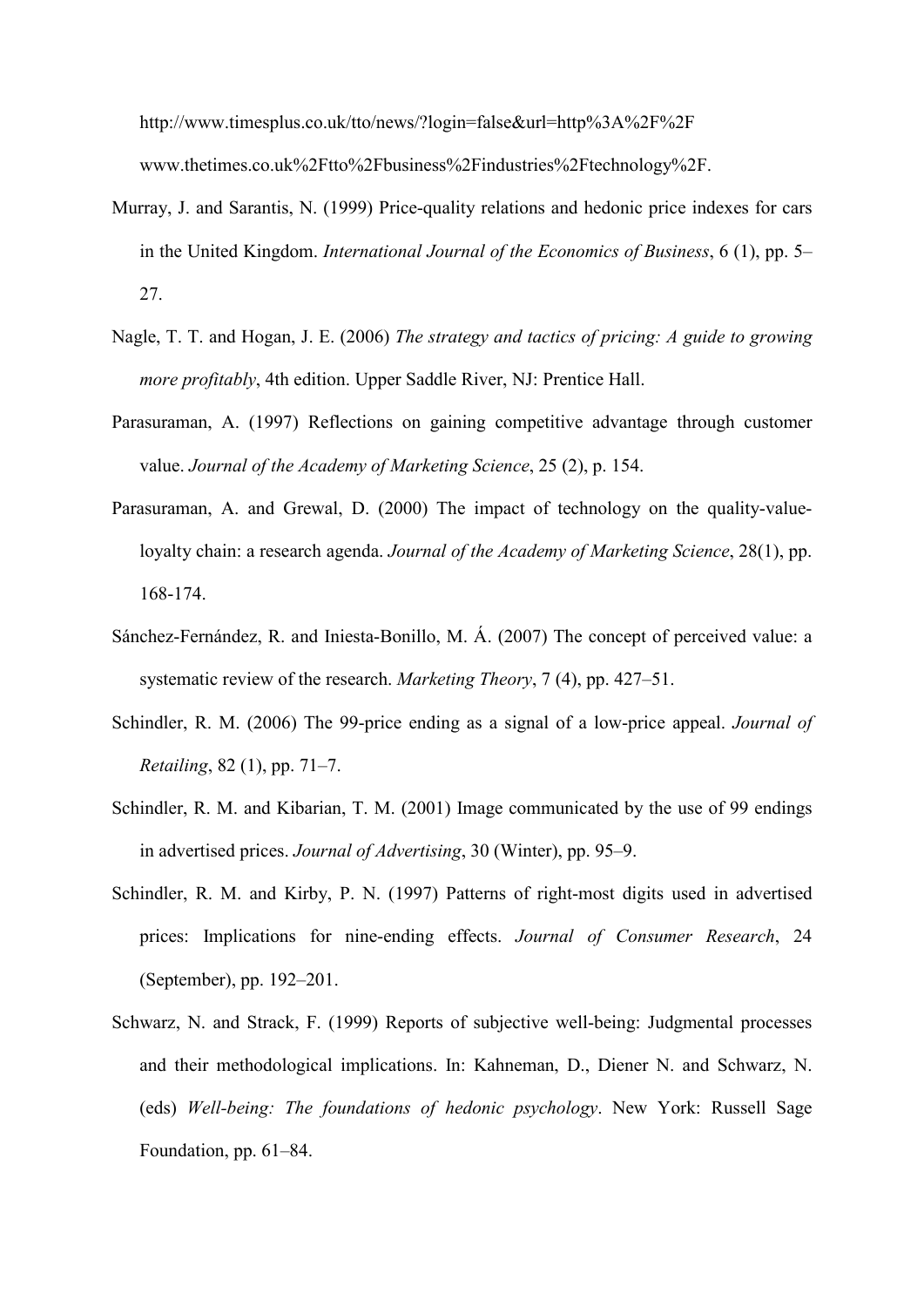- Scitovszky, T. (1944–5) Some consequences of the habit of judging quality by price. Review of Economic Studies, 12 (2), pp. 100–5.
- Severin, V., Louviere, J. J., and Finn, A. (2001) The stability of retail shopping choices over time and across countries. Journal of Retailing, 77 (2), pp. 185–202.
- Simmons, L. C. and Schindler, R. M. (2003) Cultural superstitions and the price endings used in Chinese advertising. Journal of International Marketing, 11 (2), pp. 101–11.
- Sinha, I. and Smith, M. F. (2000) Consumers' perceptions of promotional framing of price. Psychology & Marketing,  $17(3)$ , pp. 257–75.
- Slater, S. F. and Narver, J. C. (1994) Market orientation, customer value, and superior performance. Business Horizons, 37 (2), p. 22.
- Stigler, G. J. (1950) The development of utility theory. II. Journal of Political Economy, 58  $(5)$ , pp. 373–96.
- Suri, R. and Monroe, K. B. (2003) The effects of time constraints on consumers' judgments of prices and products. Journal of Consumer Research, 30 (June), pp. 92–104.
- Suri, R., Anderson, R. E., and Kotlov, V. (2004) The use of 9-ending prices: Contrasting the USA with Poland. *European Journal of Marketing*, 38 (1/2), pp. 56–72.
- Sweeney, J. C., Soutar, G. N., and Johnson, L. W. (1999) The role of perceived risk in the quality-value relationship: a study in a retail environment. Journal of Retailing, 75 (1), pp. 77-105.
- Thaler, R. (1985) Mental accounting and consumer choice. *Marketing Science*, 4 (Summer), pp. 199-214.
- Thomas, M. and Morwitz, V. (2005) Penny wise and pound foolish: The left digit effect in price cognition. Journal of Consumer Research, 32 (June), pp. 54–64.
- Urbany, J. E., Bearden, W. O., Kaicker, A., and Smith-de-Borrero, M. (1997) Transaction utility effects when quality is uncertain. Journal of the Academy of Marketing Science, 25